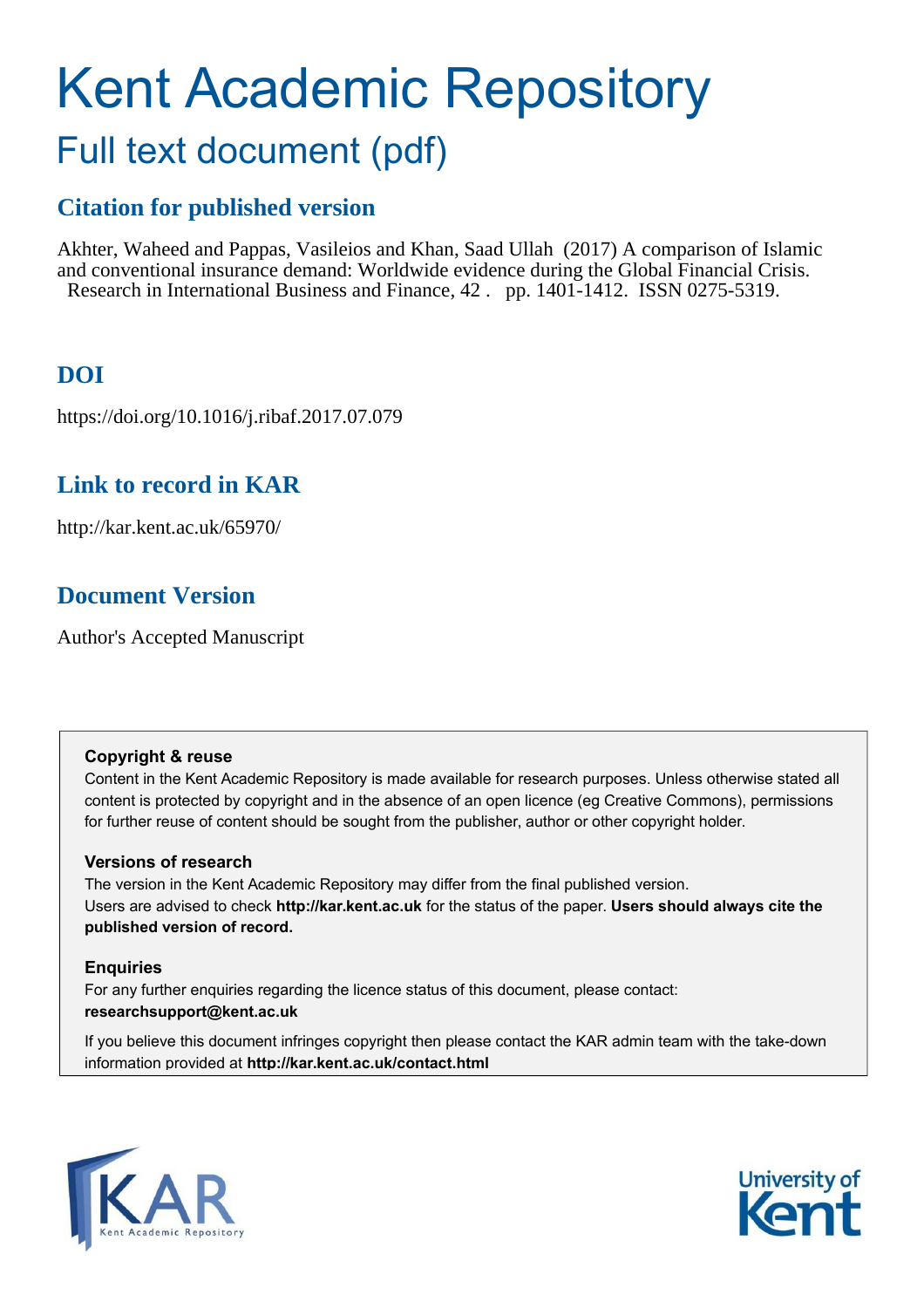# **A comparison of Islamic and conventional insurance demand: Worldwide evidence during the Global Financial Crisis**

### **Waheed Akhter**

COMSATS Institute of Information Technology, Centre of Islamic Finance, Lahore, Pakistan **E-mail:** [drwaheed@ciitlahore.edu.pk](mailto:drwaheed@ciitlahore.edu.pk)

### **Vasileios Pappas<sup>1</sup>**

School of Management, University of Bath, Claverton Down, Bath BA2 7AY, UK E-mail: [v.pappas@bath.ac.uk](mailto:v.pappas@bath.ac.uk)

### **Saad Ullah Khan**

COMSATS Institute of Information Technology, Centre of Islamic Finance, Lahore, Pakistan **E-mail:** [saadullahkhans@yahoo.com](mailto:saadullahkhans@yahoo.com)

October 2016

#### **Highlights**

- We compare the demand for conventional and Islamic insurance products
- Demand for Islamic insurance has been more resilient during the GFC
- The Islamic insurance demand is found to be unrelated to the saving rate
- Islamic insurance in the ASEAN region is deemed as a substitute to the conventional

#### **Abstract**

In this paper we compare the Islamic insurance industry (Takaful) to the conventional insurance across 14 countries over the 2005 – 2014 period. Our methodology relies on panel regressions and accounts for the periods during and post the global financial crisis (GFC). Specifically, we investigate: i) the difference in the insurance demand dynamics of the two insurance types; ii) if Islamic insurance demand has been boosted in the period that followed the crisis. To allow for cross-country heterogeneities we form subsamples of high/low insurance regions and ASEAN/Middle East. We find Islamic and conventional insurance demand to be negatively affected by GDP/capita, albeit the Islamic showing a greater resilience during crisis. A negative link between conventional insurance and saving rate shows that conventional saving products work as substitutes to conventional insurance. Higher average income is positively (negatively) related to Islamic insurance demand in the Middle East (ASEAN), a finding plausibly related to the different practices relating to Islamic finance in the two regions.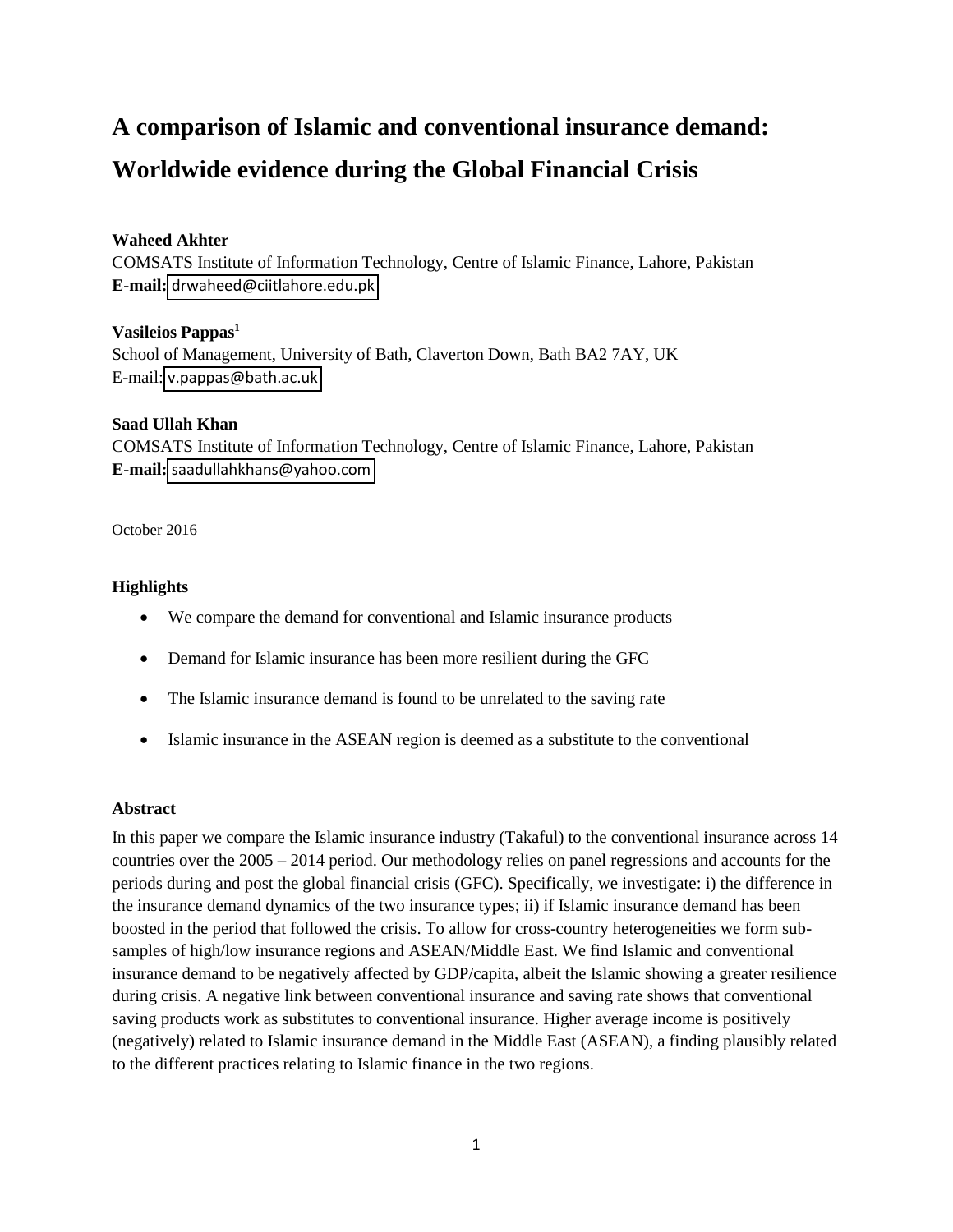**Keywords:** Islamic insurance (Takaful) • Global Financial Crisis • ASEAN • Middle East •

**Demographics** 

#### **JEL Classification:** G22

#### **1. Introduction**

The Global Financial Crisis (GFC) of 2007/08 is considered to have started from the US banking sector. The adverse effects were not contained in the banking sector; they were rather spread across the economy. One sector that was hit quite hard is that of the insurance, mainly through the exposure of their investment portfolios to US mortgage and credit market, which were adversely affected by the subprime market operations. Highlighting the effect that the GFC has had on the insurance industry has been the unprecedented for a non-bank bailout package of \$85 billion by the US Federal Government to the largest, in terms of assets, insurance company, American International Group (AIG) (Schich, 2009; Harrington, 2009).The need for AIG's bailout was a big shock for market participants, possibly of a higher magnitude than the Lehman Brother collapse due to the AIG's interconnectedness with 71 US insurance companies and 176 other financial services companies. At the other side of the Atlantic Ocean, the European insurance market was in no better situation. For example, in Romania, the penetration of the insurance industry fell by 25% over a two-year period (Firtescu, 2014).

A fundamental reason as to why insurance companies have been hit quite hard by the GFC has been their high degree of interconnectedness with the banking sector through non-traditional business activities such as, raising premiums through "bancassurance" and investment of insurance funds in equity and bond market (Baluch et al., 2011). It is this high degree of interconnectedness that has been highlighted as a major systemic risk for the insurance industry, see for example Chen et al. (2013).

The impact of the GFC on the banking sector has been analysed thoroughly in the literature providing suggestions as to how the insurance industry could be better isolated (Lehmann and Hofmann, 2010; Eling and Schmeiser, 2010; Ashby, 2011; Baluch et al., 2011). Among the key results is that the risk management strategy of the banks should take into account the adverse effect it could have upon the insurance sector. Innovations in stress testing, improved communication channels and accountability and promoting better market discipline and financial conglomeration of insurance business for corporate risk diversification have been among the key suggestions.

Another, more recent, strand of the literature focuses on the impact of the GFC directly upon the insurance sector of developed (e.g., US, UK) and developing economies (e.g., Asia) (Harrington, 2009; Schich, 2009; Eling and Schmeiser, 2010; Lehmann and Hofmann, 2010; Ashby, 2011; Baluch et al., 2011; Berry-Stölzle et al., 2014; Trinh et al., 2015). For example, the study of Trinh et al. (2015) finds that non-life insurance during the GFC is associated with factors related to economic freedom, income, financial sector development, culture and legal system but only for developing countries.

Islamic insurance (Takaful) has also been studied with an aim to investigate the dynamics of these alternative products. Takaful has recorded a growth rate of 18% over the 2007–2012 period worldwide, while its growth in ASEAN countries (Malaysia, Indonesia, Brunei, Singapore and Thailand) has been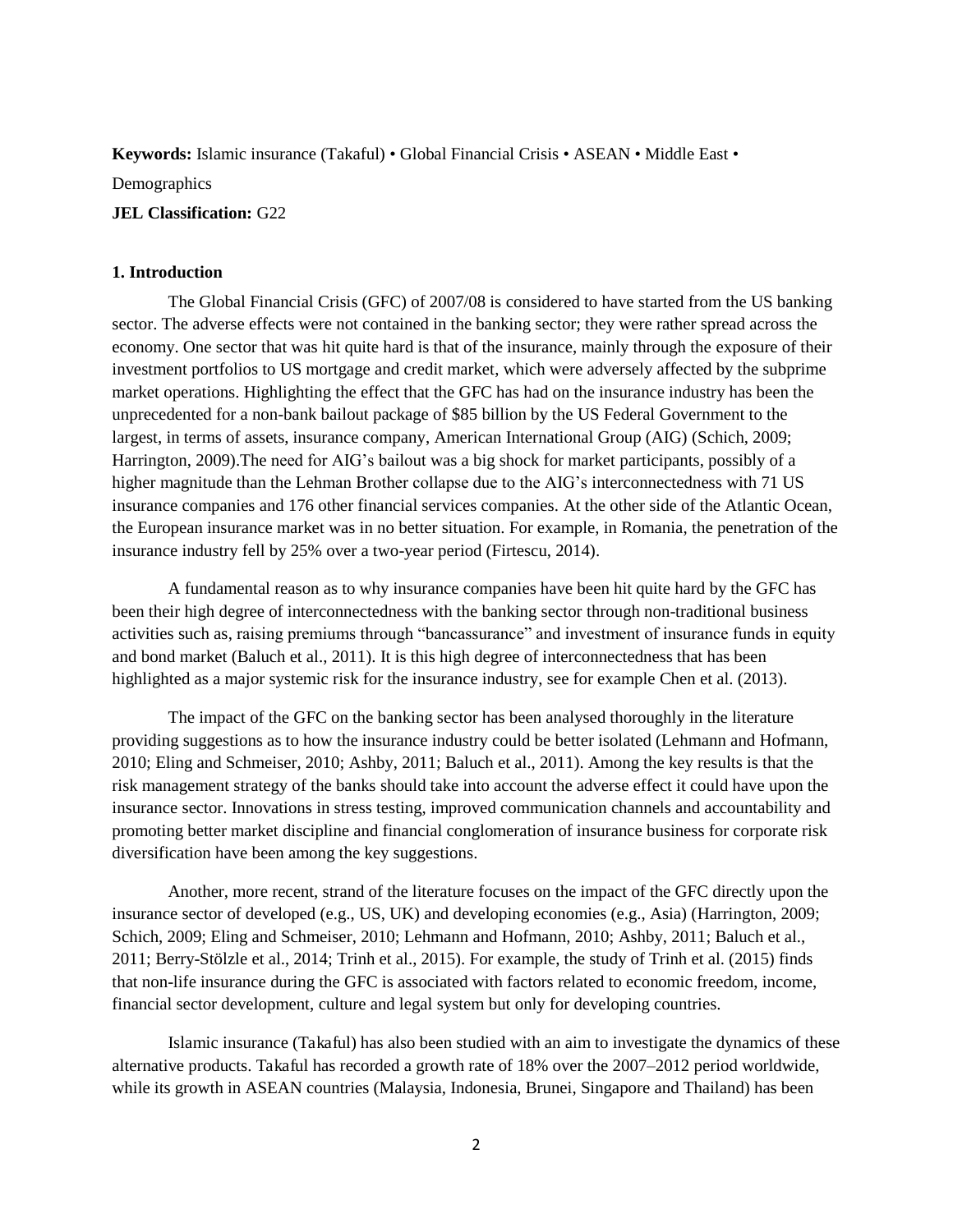even higher, reaching 22%. Islamic insurance contribution had reached US\$18.3 billion by June 2013 and is projected to exceed the US\$20 billion mark by 2017 (El-Tahir, 2014; Ernst and Young, 2015). Given this profound growth of the industry, comparative studies between Islamic and conventional insturance products have focused on the identification of key economic factors affecting their demand (Redzuan, 2011; Hawariyuni and Salleh, 2012; Abdou et al., 2014).<sup>1</sup> Others have assessed the Takaful's potential for future growth (Akhter, 2009; Rahman, 2009; Redzuan et al., 2009). However, up to date there has been no comparison between the conventional and the Islamic insurance industry with respect to the GFC impact. By contrast, there have been studies that compare the financial stability of conventional and Islamic banks during tranquil periods and crisis events (Čihák and Hesse, 2010; Pappas et al., 2016).

The aim in this paper is to investigate any differentiated impact of the GFC upon conventional and Islamic insurance. Secondly, we assess any sensitivity differences with regards to factors affecting the demand for the two insurance products. Our dataset extends over the 2005 – 2014 period and includes 14 Asian countries where conventional and Islamic insurance products are available. Our methodology uses a battery of t-tests to assess unconditionally the demand for conventional and Islamic insurance products before and after the GFC. Further, we analyse the demand for the two types of insurance products conditionally on key macroeconomic and demographic characteristics.

As a preview to our findings, Islamic and conventional insurance demand are negatively impacted by GDP/capita during periods of crisis, albeit the Islamic industry is more resilient. The significant negative link between conventional insurance and saving rate shows that conventional saving products work as substitutes to conventional insurance. However, this is not the case with Islamic insurance where demand is found to be unrelated to the level of the saving rate, a finding that is consistent with the ideology of Islamic finance and the refrain from interest rate use. In terms of demographics, we find Education to have a strong positive effect on Islamic insurance demand only. Our results also show that higher average income is positively (negatively) related to Islamic insurance demand in the Middle East (ASEAN). We believe this is attributed to the different schools of thought that influence the two regions, with Islamic finance being more liberal in the ASEAN region and therefore being regarded as substitute to conventional insurance. By contrast, in the Middle East, Islamic insurance is regarded as markedly different to conventional insurance often willingly purchased at a premium.

Our study contributes to the literature in two ways. We provide the first comparative study between determinants of demand for conventional and Islamic insurance products and assess the impact of the crisis in the two types of insurance products. The literature has compared conventional and Islamic banks from a variety of aspects such as, stability (Čihák and Hesse, 2010; Pappas et al., 2016), efficiency (Johnes et al., 2014; Saeed and Izzeldin, 2014), loan default rates (Baele et al., 2014), business model (Beck et al., 2013), credit risk (Abedifar et al., 2013) and accounting practices (Elnahass et al., 2014). However, Islamic insurance has remained relatively in the shade. A second contribution rests within the array of explanatory variables that generalize those used in studies pertaining to conventional insurance (e.g., Trinh et al., 2015). Specifically, our included indicators capture not only economic factors but also demographic characteristics such as, education that could highlight differences on the demand for

<sup>&</sup>lt;sup>1</sup> Most of these studies have conducted a single country analysis focusing on Malaysia, which is the leading country in Islamic insurance products with both insurance systems coexisting.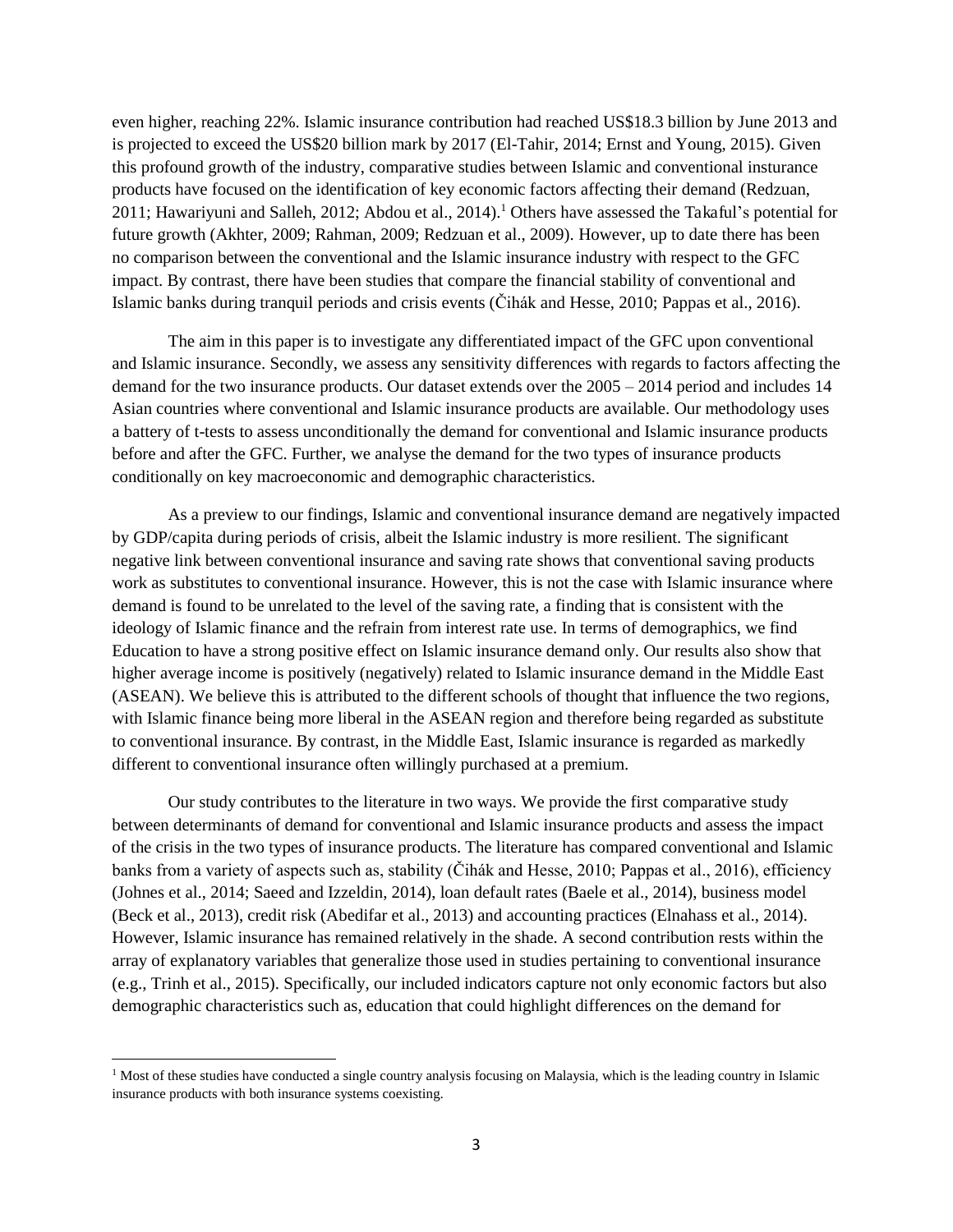conventional and Islamic insurance. Our results will be relevant to policy makers of countries where Islamic insurance constitutes an established or a rising alternative to conventional insurance products.

The paper is arranged in seven sections of which this is the first. Section 2 covers key background information related to the Islamic insurance in Asia. The literature is reviewed in section 3. Our methodology and data are presented in sections 4 and 5 respectively. A sixth section presents the results and discusses key findings and implications. A final section concludes.

#### **2. Islamic Insurance Background**

Insurance has emerged as a risk mitigating tool and has played a significant role in financial sector development and overall economic growth of major economies of the world (Moshirian et al., 2007; Haiss and Sümegi, 2008; Arena, 2008; Sherif and Shaairi, 2013). In the 1960s and till the early 1970s, around 93% of the world insurance market was held by the European and the Northern-American countries. The oil price shocks of the late 1970s together with the ensuing inflationary pressure had a declining effect on the proportion of the worldwide insurance market these countries took up, reaching to 56% in 2012 (Swiss Re, 2013). By contrast, during this period the share of emerging Asian economies<sup>2</sup> increased from 3.8% in 1960s to 30% in 2012. It was expected that emerging economies of Asian countries will lead the growth with an expected growth rate of 8% which is more than three time of advanced countries growth rate of 2.6% (Swiss Re, 2013; Sigma, 2013).

Accessibility of conventional insurance products in Muslim majority countries became questionable in the eyes of Shariah due to the prohibited elements of Riba (interest), Gharar (uncertainty) and Maisir (gambling) in insurance transactions. As such, Islamic Insurance (Takaful) emerged as an alternative to conventional insurance products to fulfil the needs of an increasing Muslim population that wanted to conduct its financial activities in a Shariah-compliant way (for details see Akhter, 2009; Ayub, 2003; Ayub, 2009; Billah, 2003; El-Gamal, 2001). Islamic insurance is based on the principles of mutual risk sharing and mutual support through enhanced society links. Islamic Insurance has shown remarkable growth in Muslim majority countries, predominantly the Far East Asia and the Gulf Cooperation Council (GCC) Countries. Even though Islamic Insurance is small compared to conventional insurance, its availability has spread to the West similarly to the expansion of the Islamic banking industry.

The global Islamic Insurance market is estimated around US\$25 billion at the end of 2015 and is estimated to reach over US\$20 billion by 2017 (EY, 2015). In line with the double-digit growth of Islamic finance markets, which are estimated at around US\$2 trillion, Islamic insurance enjoys phenomenal compounded annual growth of at least 14%, despite the non-negligible cross-country differences (EY, 2015). Globally, Islamic insurance only accounts for 1% of the insurance market; however, in Muslimdominated countries its share is constantly rising.

The GCC and the ASEAN dominate the Islamic insurance industry, together accounting for more than 90% of the gross contributions as of 2014 (EY, 2015). In 2014, the Islamic insurance market in the GCC was at US\$8.9 billion in contribution volume, having expanded at an annual average growth rate of 28.4% since 2006. GCC accounts for nearly 70% of the Islamic insurance on the basis of the contributions with the most commonly used types of Islamic insurance being the General Takaful and Family Takaful (EY, 2015). The combined gross premium income of Islamic insurers in 2015 in the GCC region exceeded US\$10 billion, which compares favorably to roughly US\$9 billion corresponding to the conventional insurers of the region (Zawya, 2016). In terms of individual markets, Saudi Arabia and

<sup>2</sup>China, India and Japan were the main drivers behind this rapid insurance growth (Swiss Re, 2013; Sigma, 2013).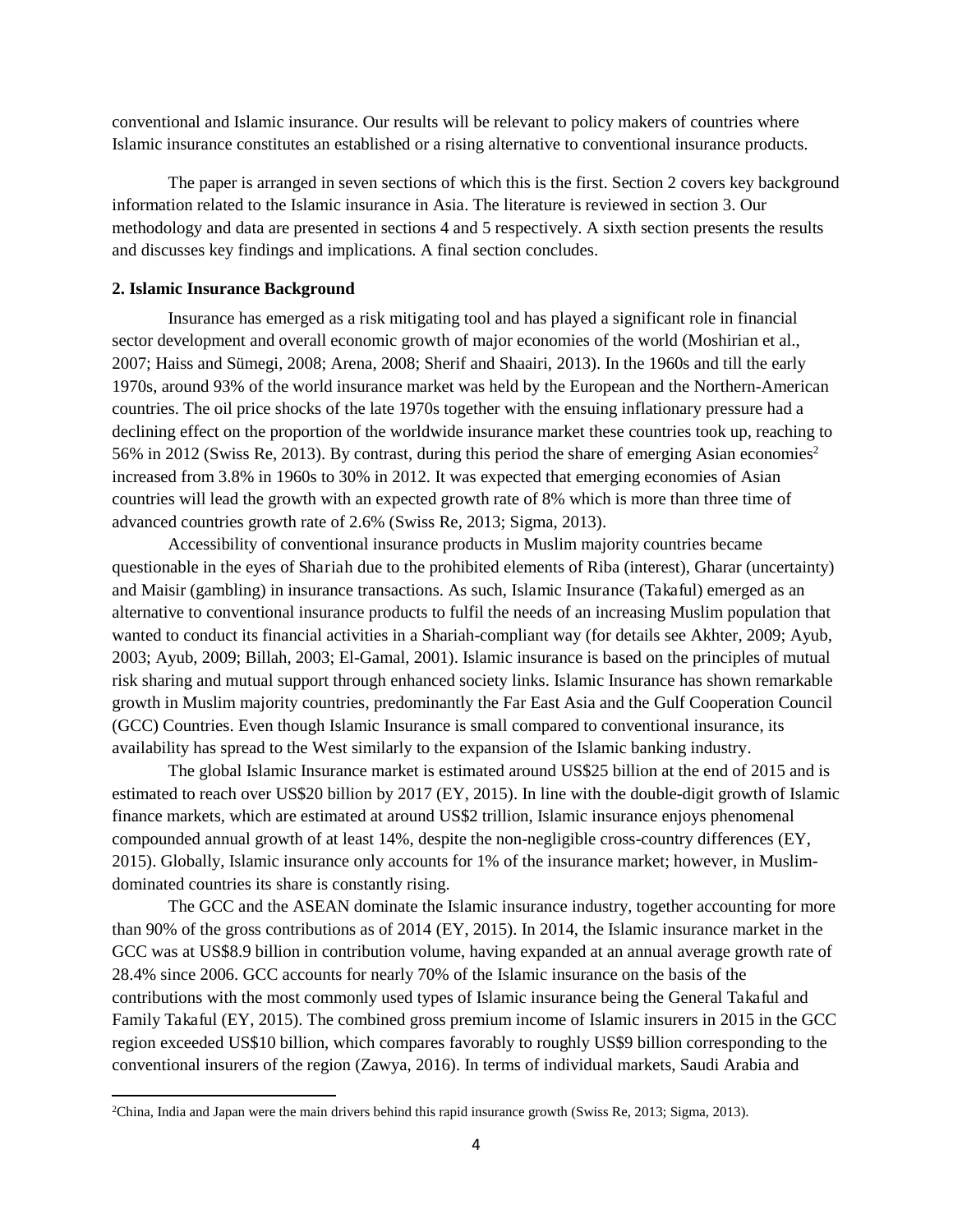Malaysia are the dominant ones in the field, while Turkey and Indonesia are quickly emerging as significant players (EY, 2015).

#### **3. Literature Review**

Demand for insurance products is related to the economic and demographic environment of a country. From an economic perspective, income, inflation and main saving rate are identified as the key macroeconomic factors affecting demand for insurance products. Demographic factors, most notably related to health quality, educational quality and urbanization, have been found to affect the demand for insurance products.

Increased income is associated with a larger appetite for insurance policies as policy holders opt to save money for post-retirement consumption or as an endowment to their descendants. Several studies corroborate this finding using individual and aggregate level data over extensive cross-country and crosstime samples, see for example (Beenstock, Dickinson,and Khajuria, 1988; Truett and Truett, 1990; Browne and Kim, 1993; Outreville, 1996; Beck and Webb, 2003; Hwang and Gao, 2003; Ward and Zurbruegg, 2005; Redzuan et al., 2009; Gustina and Abdullah, 2012).

Contrary to income, inflation shows a negative relation to insurance demand reflecting a decreasing value effect for future assets and therefore the attractiveness of insurance products (Redzuan, Rahman and Aidid, 2009; Li, Moshirian, Nguyen and Wee, 2007). Babbel (1981) found that customers are sensitive to changes in inflation either in terms of expected or realized terms, with a most likely reaction towards reducing their appetite for insurance products. However, high but anticipated rates of inflation are likely to have a more muted effect on decreasing the demand of insurance products. Supporting to this contention is the study of Hwangand and Gao (2003) that finds no adverse impact of the high inflation rates on the insurance industry of China. As the high inflation period was also a period of high and sustained economic growth, consumers were less responsive to the inflation negative effect as it did not affect people's living standard, according to the authors.

As the saving rate is considered a proxy for the rate of return on saving accounts offered by commercial banks; a negative relation between insurance demand and saving rate is quite anticipated as saving accounts are more flexible (e.g., in terms of maturity) than insurance products. Buyers do not prefer insurance policies if these offer lower returns compared to other financial instruments (e.g., saving accounts) prevailing in the market (Redzuan et al., 2009). The studies of (Beck and Webb, 2003; Savvides, 2006; Redzuan et al., 2009) corroborate these findings.

A high life expectancy is expected to induce a saving-for-retirement culture where saving during the working age for post-retirement takes place. This could lead to an increase for insurance products too (Savvides, 2006; Nesterova, 2008).If higher life expectancy prevails than ultimately prices for insurance products will be lower, especially for life insurance products; which could make such products more appealing (Sen, 2008). By contrast, a high life expectancy suggests that people will switch from mortality coverage insurance policies to insurance policies where the trigger is not tied to one's life (e.g., payment at retirement or at a certain age) or move to other alternatives (e.g., saving accounts) altogether (Browne and Kim, 1993; Beck and Webb, 2003).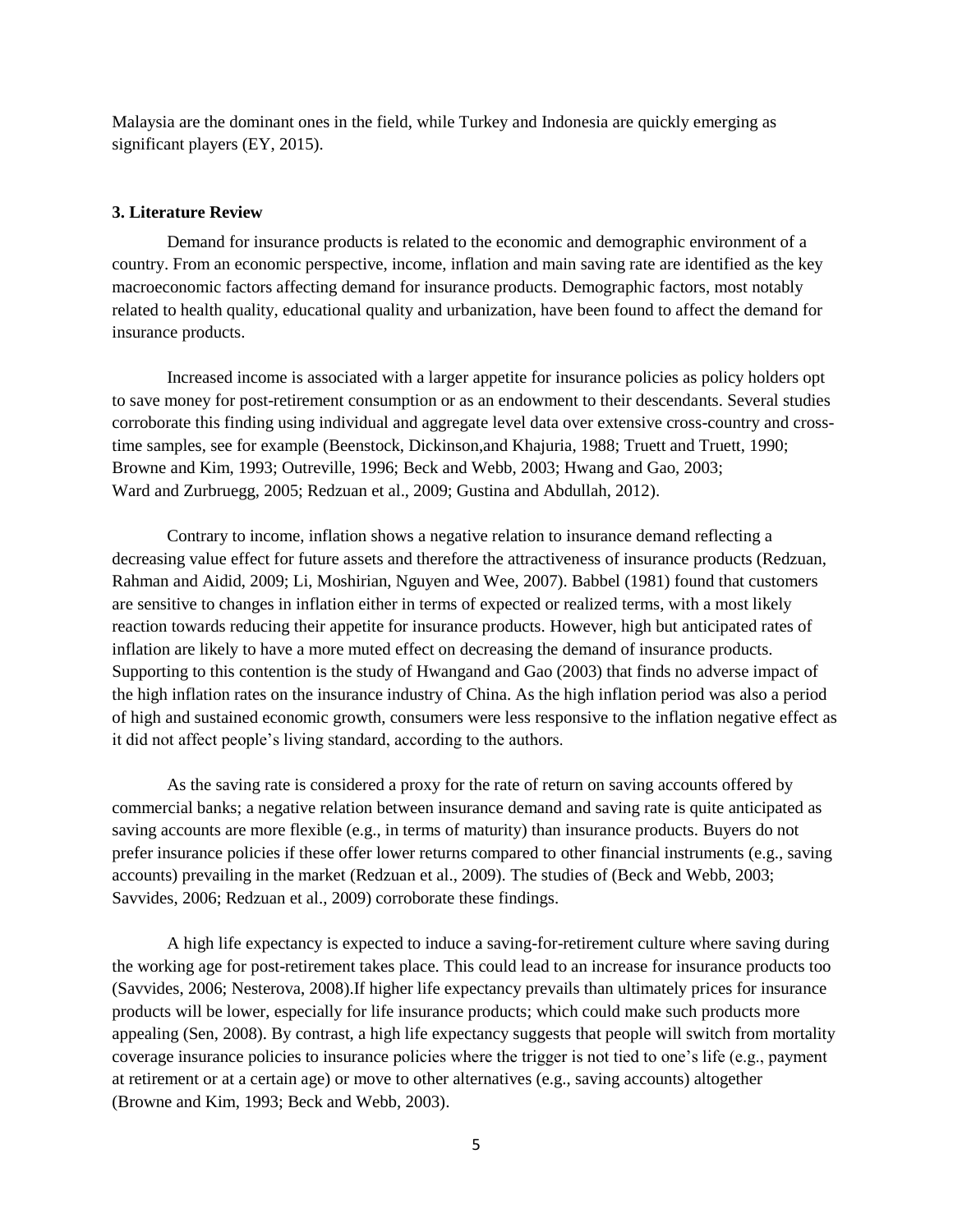Education is a well-regarded proxy for risk aversion. Outreville (1996) argues that highly educated individuals have more awareness and understanding of risk and risk management tools. Hence, education could increase risk aversion, which in turn could increase insurance products demand as these may be viewed as risk mitigating tool (Truett and Truett 1990; Burnett and Palmer 1984; Gandolfi and Miners 1996). Islamic insurance products have also been found to have a similar relation to educational qualities (Akhter and Hussain, 2012). By contrast, Anderson and Nevin (1975) find a negative association between education and demand for insurance products. In their explanations they claim that educated people may have a higher appreciation of inflations' power to reduce the future value of their accumulated capital from insurance products. However, this argument would receive reduced support if insurance products offer inflation protection. Browne and Kim (1993) argue that highly educated individuals may be family-dependent for a longer period, a fact that could negatively affect their demand for insurance products.

The link between insurance demand and dependency ratio is not a clear-cut one. It has been argued that a young dependency ratio positively affects mortality coverage demand for insurance, whereas old dependency ratio negatively affects mortality coverage (Lenten and Rulli, 2006; Ćurak and Kljaković-Gašpić, 2011). An important motive in purchasing insurance is the protection of family members from financial difficulties due to some premature death of wage earners. As such, higher dependents ratio would lead to increase insurance demand. Yet larger family size may limit the financial sources available to wage earners to run their family and hence reduce the insurance demand which results in negative relationship number of dependents with insurance consumption (Burnett and Palmer, 1984).

Insurance consumption is higher in those countries where a larger proportion of the population lives in urban areas. Urbanization shows a positive impact on insurance demand for reasons related to the higher economic development in urban areas but also the increased exposure to risk elements (e.g., criminality, air pollution)(Beck and Webb, 2003; Hwang and Gao, 2003).

Table 1 provides a summary of the relevant literature review. We distinguish between studies that have focused on the determinants of conventional insurance, of Islamic insurance and the impact of the Global Financial Crisis on insurance demand. Most are empirical (a mix of cross-sectional, time series and panel data frameworks) with a few theoretical studies.

#### [Table 1 here]

#### **4. Methodology and Data**

#### **4.1 Data**

Our main focus is the comparative demand for conventional and Islamic insurance products; hence our study focuses on 14 countries where both insurance options are available to customers, while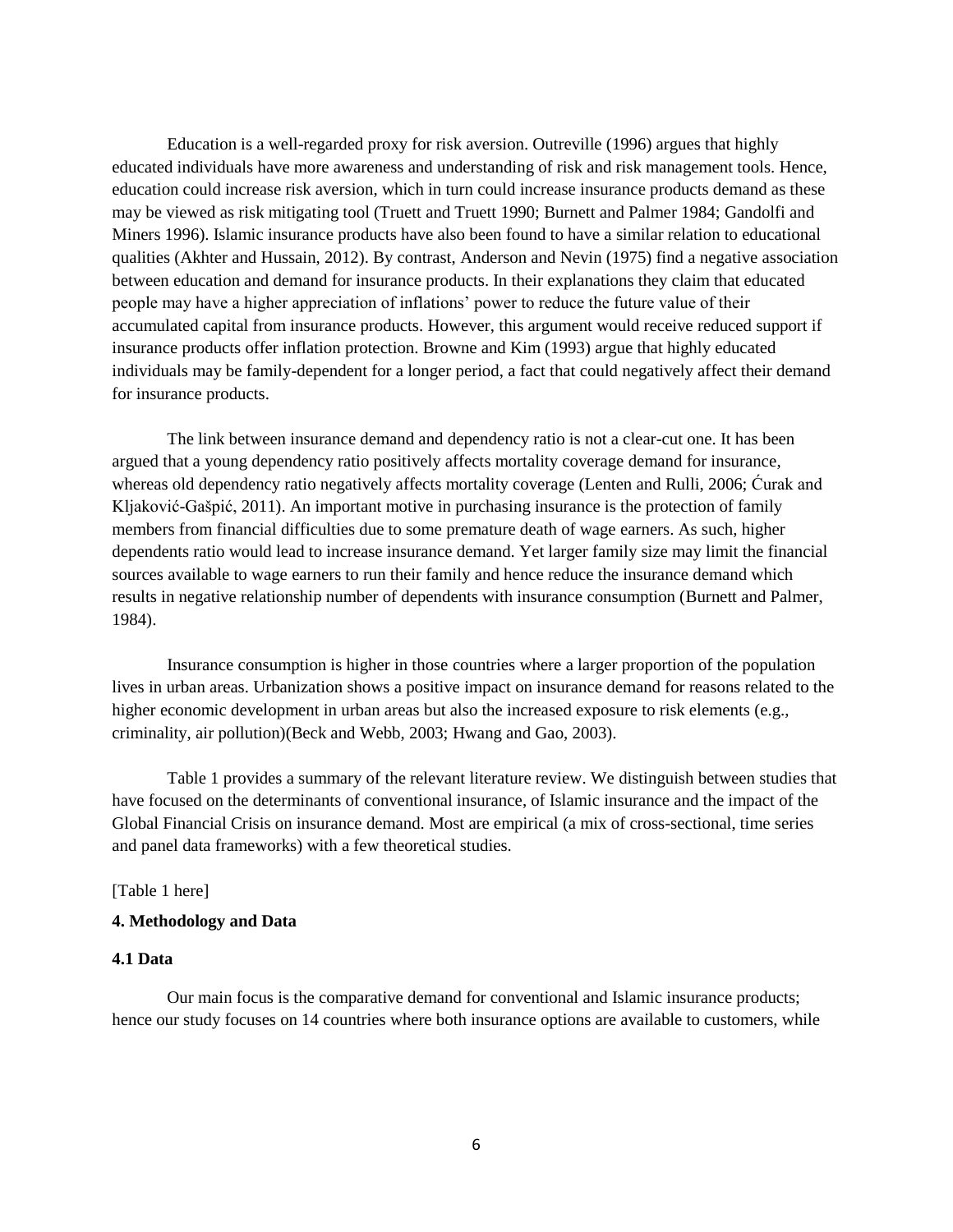the time period under study extends from 2005 – 2014 giving us good coverage of the Global Financial Crisis.<sup>3</sup>

From a geographical perspective the included countries are part of South Asia (Bangladesh, Pakistan, Sri Lanka), ASEAN (Indonesia, Malaysia and Thailand) and Middle East (Bahrain, Iran, Jordan, Kuwait, Lebanon, Qatar, Saudi Arabia, United Arab Emirates). These three regions account for 95% of the total Islamic insurance market although there is a considerable degree of cross-country demand for insurance products (EY, 2015).

The dependent variable in the analysis is the insurance demand as % of GDP for conventional and Islamic insurance products. The conventional insurance is provided via the Swiss Re Sigma Reports, while the Islamic equivalent from the World Takaful Conference and Ernst & Young Takaful Reports.

Economic explanatory variables include GDP per capita in USD, as a proxy for economic prosperity, the percentage change in the CPI as a proxy for inflation and the deposit rates offered by commercial banks as a proxy for the saving rate. Explanatory variables relate to demographics include the secondary level of education completion rate, as a proxy for the level of awareness and risk aversion; the dependency ratio, which is the ratio of younger than 15 or older than 64 people to the working age population; Life expectancy in years and the percentage of urban population that lives in an urban area (Urbanization). All data are obtained through the World Development Indicators database.

#### **4.2 Model**

We estimate the following equation for conventional and Islamic insurance product demand

 $y_{it} = \beta' X + v_i + \varepsilon_{it}$ 

where *i* and *t* index country and year respectively, X is the matrix of explanatory variables,  $v_i$  is the random effects term and  $\varepsilon_{it}$  the stochastic error term. The equation is estimated using panel random effects with cluster robust standard errors.

#### **5. Results**

#### **5.1 Descriptive Statistics**

Table 2 presents key descriptive statistics for the dependent and independent variables used in the study. Statistics are presented for the crisis (2005-2008) and Post-crisis periods (2009-2014), while a series of paired sample t-tests used to compare variability occur over the two periods.

A first read of the results shows that demand for conventional insurance is much more prominent form of insurance, accounting for 1.7% of GDP pre-crisis compared to around 0.2% of the Islamic one. Unconditional results show that insurance demand increases significantly during the crisis period, a result confirmed for both conventional and insurance products. However, Islamic insurance records a more pronounced increase of around 47.3% compared to a 12.8% that the conventional insurance shows.

 $3 A$  few countries with dual insurance system are excluded due to data availability issues.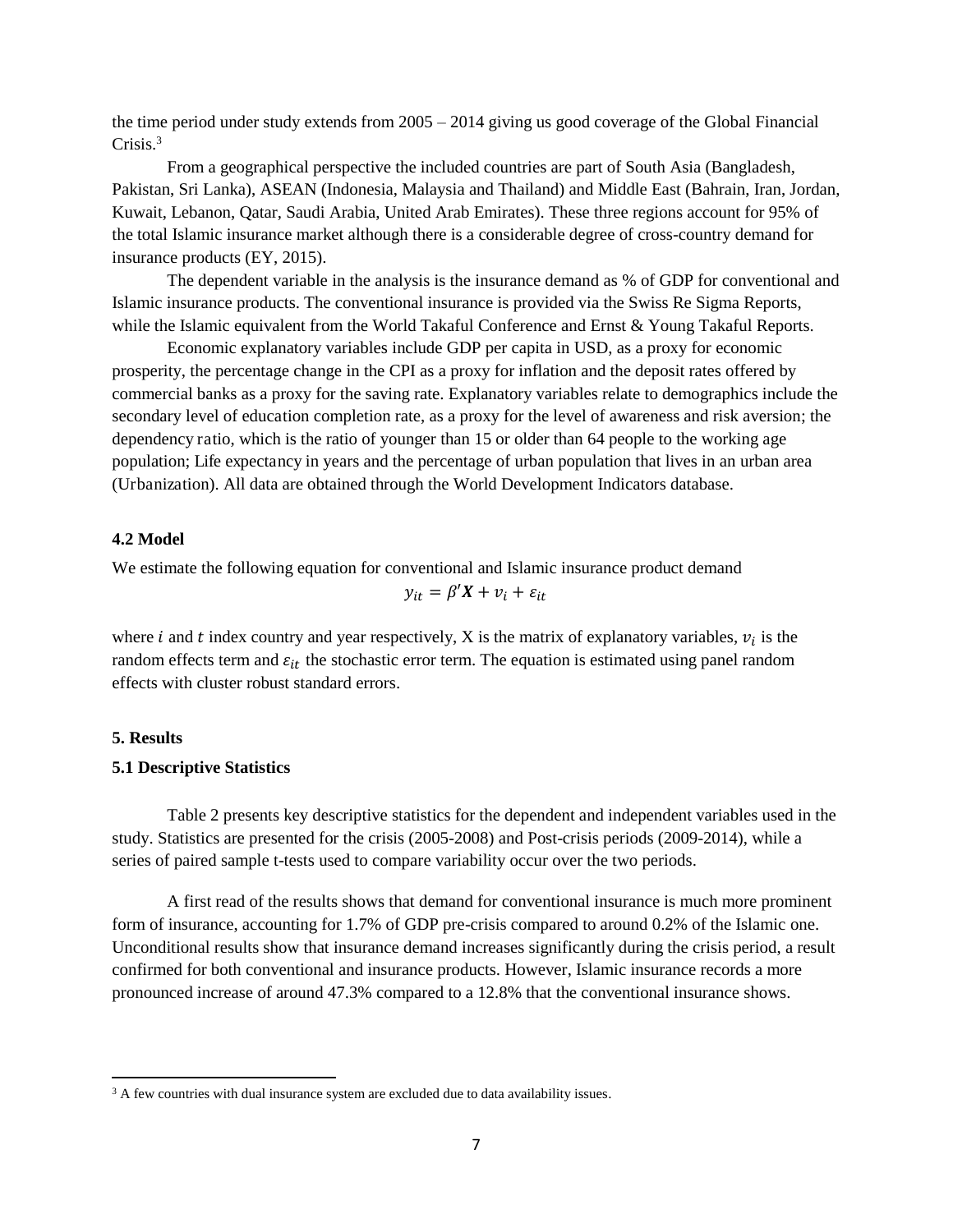The crisis affects most of the economic and demographic variables of interest. However, as most of the economic variables are known to react slowly to financial developments, such as the Global Financial Crisis, it may be expected that GDP/capita, Inflation and Saving rates do not instantly adjust to the new conditions. As such, and having established firm links between these variables and insurance demand (see Table 1), it is interesting to see how the sensitivity of insurance demand changes between pre-crisis and crisis.

[Table 2 around here]

#### **5.2 Determinants of Insurance demand**

Table 3 presents estimated coefficients and standard errors for the regression models on conventional and Islamic insurance demand for the pre-crisis and crisis periods.

#### [Table 3 around here]

For both the Islamic and the conventional insurance demand, GDP per capita shows a negative impact in the crisis period. However, Islamic insurance demand is less adversely affected by the crisis as evidence by the lower (in absolute value) coefficient. A negative relationship between GDP/capita and insurance demand has been evidenced previously for Asian countries; see for example the studies of Truett and Truett (1990), Browne and Kim (1993), Beck and Webb (2003), Gustina and Abdullah (2012), Hwang and Gao (2003), Ward and Zurbruegg (2005). In part this negative relationship is attributed to the highly unequal income distribution and the economic uncertainty that negatively affect insurance demand. This is due to the fact that people at a high income band would be interested in alternative financial products for financial protection (e.g., saving accounts), while those of a low income band would be prioritizing other needs instead. For Islamic insurance specifically, the relatively young age of the industry coupled with a low level of awareness around participatory financial schemes (Islamic insurance or Islamic finance in general) may act as additional deterrents. Inflation shows significant positive impact over the demand for conventional and Islamic insurance during pre-crisis and crisis periods. High inflation is associated with increased uncertainty; a typical finding of the sampled countries. As such, risk mitigating tools would be welcomed in an economy with high uncertainty for financial protection from contingent losses (Hwang and Gao, 2003; Gustina and Abdullah, 2012). Saving rate shows a significant negative link only for the conventional insurance products. Therefore, demand for Islamic insurance seems to be governed by different dynamics compared to the conventional one, with saving accounts (the key competitor to insurance products) not acting as strict substitutes.

Education has a positive impact on insurance demand, which however is stronger for the case of Islamic insurance products. This could be an indication that the clientele of Islamic insurance firms is more educated, ceteris paribus. Dependency ratio shows a negative link for the Islamic insurance products and for both periods of pre-crisis and crisis. It shows that a higher dependency ratio will lower the demand for insurance products. An economy with a low dependency ratio is a more fertile ground for an insurance firm as there is a relatively low number of possible claims coming through (Curak and Kljaković-Gašpić, 2011). As such, and with Islamic insurance representing a more niche market, it may be expected to suspect that the development of such insurance schemes would require an even more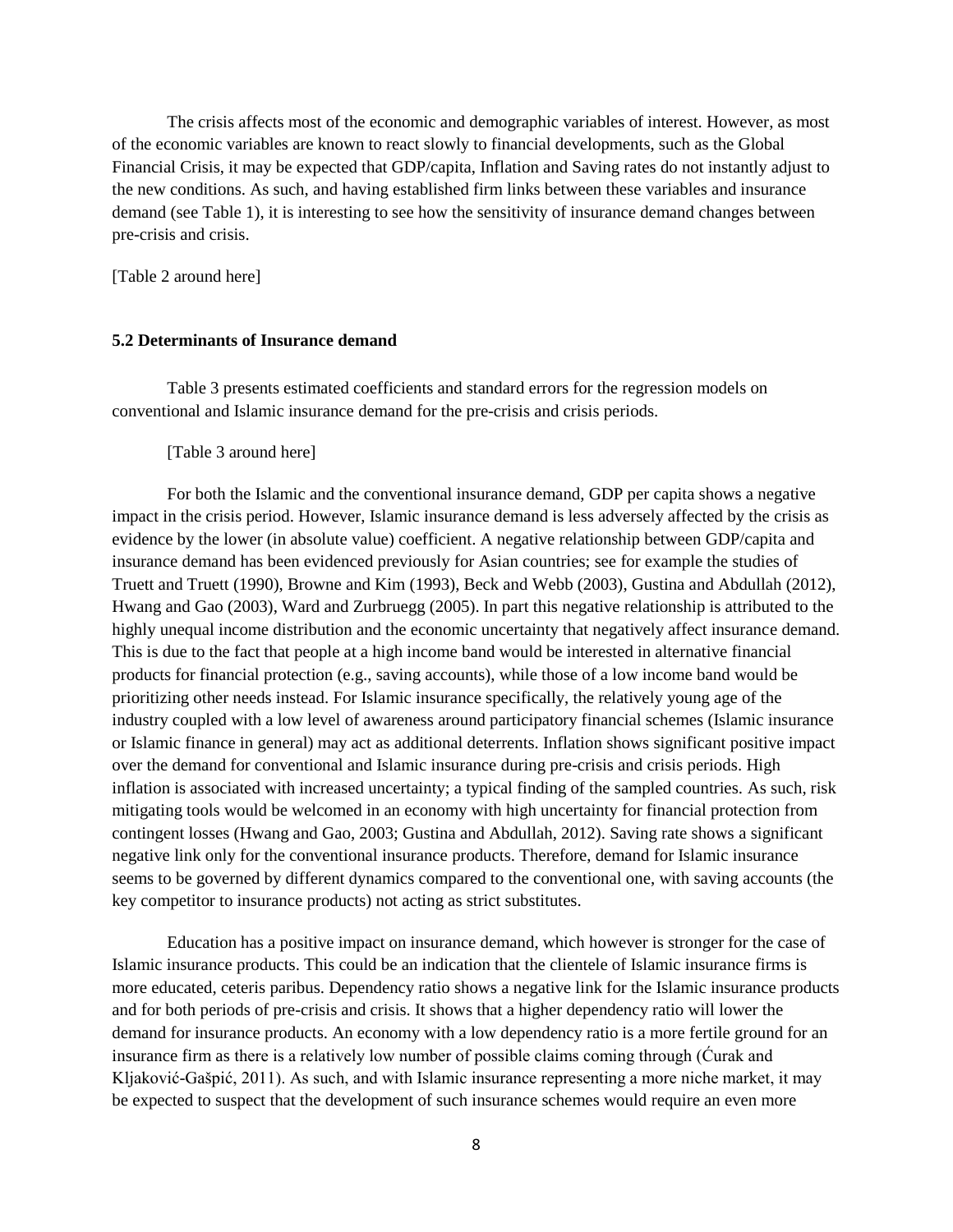fruitful economic climate, as this may be represented by a low dependency ratio. Urbanization positively affects Islamic insurance demand, albeit there is no significant effect for the conventional counterpart. The finding is partially reflective of the financial and industrial development, quality of life and awareness of financial products and services that is typically associated with a larger city. It also highlights the potential dangers from which the urban population may be seeking protection (Hwang and Gao, 2003). Life expectancy is not statistically related to insurance demand of either type.

#### **5.3 Regional Analysis of Insurance demand**

In this section we provide a regional analysis of the determinants of conventional and Islamic insurance demand. The first classification is based on insurance penetration with the countries being classified into High and Low penetration regions. High insurance penetration countries<sup>4</sup> consist of Bahrain, Indonesia, Jordan, Lebanon, Malaysia, Thailand and the United Arab Emirates, while Low insurance penetration includes Pakistan, Srilanka, Bangladesh, Qatar, Kuwait, Saudi Arabia and Iran.

The second is based on geographical basis with the Middle East countries forming one group and the ASEAN with the South Asian countries another. Tables 4 and 5 present the results for the first and second classification respectively.

[Tables 4 and 5 around here]

A comparison between the high and low insurance penetration regions reveals that GDP/capita positively influences insurance demand of either type in the former group, while it acts as a deterrent in the latter group. Most importantly, during crisis demand for insurance products rises with the GDP/capita in the High penetration group, while it decreases in the Low penetration group. This could be in part driven by the higher financial development<sup>5</sup> in some countries of the High penetration group and the associated familiarity of their population with insurance products.

A similar story is true for the inflation and saving rates both of which carry the expected signs for the High penetration group. For example, higher rate of inflation could increase the demand for insurance products as uncertainty in the economy would be rising. By contrast, in the Low insurance group only the Islamic insurance carries the positive sign, which could indicate a disbelief in the conventional insurance products in this region. Saving rate is not statistically significant for the Low insurance group, albeit it carries the expected negative sign in the High penetration group corroborating the concept of substitutability of insurance and saving products.

In terms of demographics, the High insurance group shows a greater sensitivity to factors like Education, Life Expectancy and Urbanization albeit the same direction is observed for both the High and the Low insurance groups. The higher sensitivity in the High insurance penetration group could be reflective of the different priorities of the citizens of these countries. Demographics do not show substantial differences between type of insurance product or period.

<sup>4</sup> Here, after taking the median we have equally distributed the whole sample into Higher and Lower Insurance Penetration Countries.

<sup>&</sup>lt;sup>5</sup> In the Higher insurance group Malaysia, Indonesia and Lebanon has shown a decline in market capitalization growth rates with -1.25%, -1.31% and -9.78% respectively while in lower penetration group Pakistan, Kuwait, Saudi Arabia and Bangladesh represents decline in growth rates of market capitalization with -13.78%, -16.44%, -13.78% and -7.41%.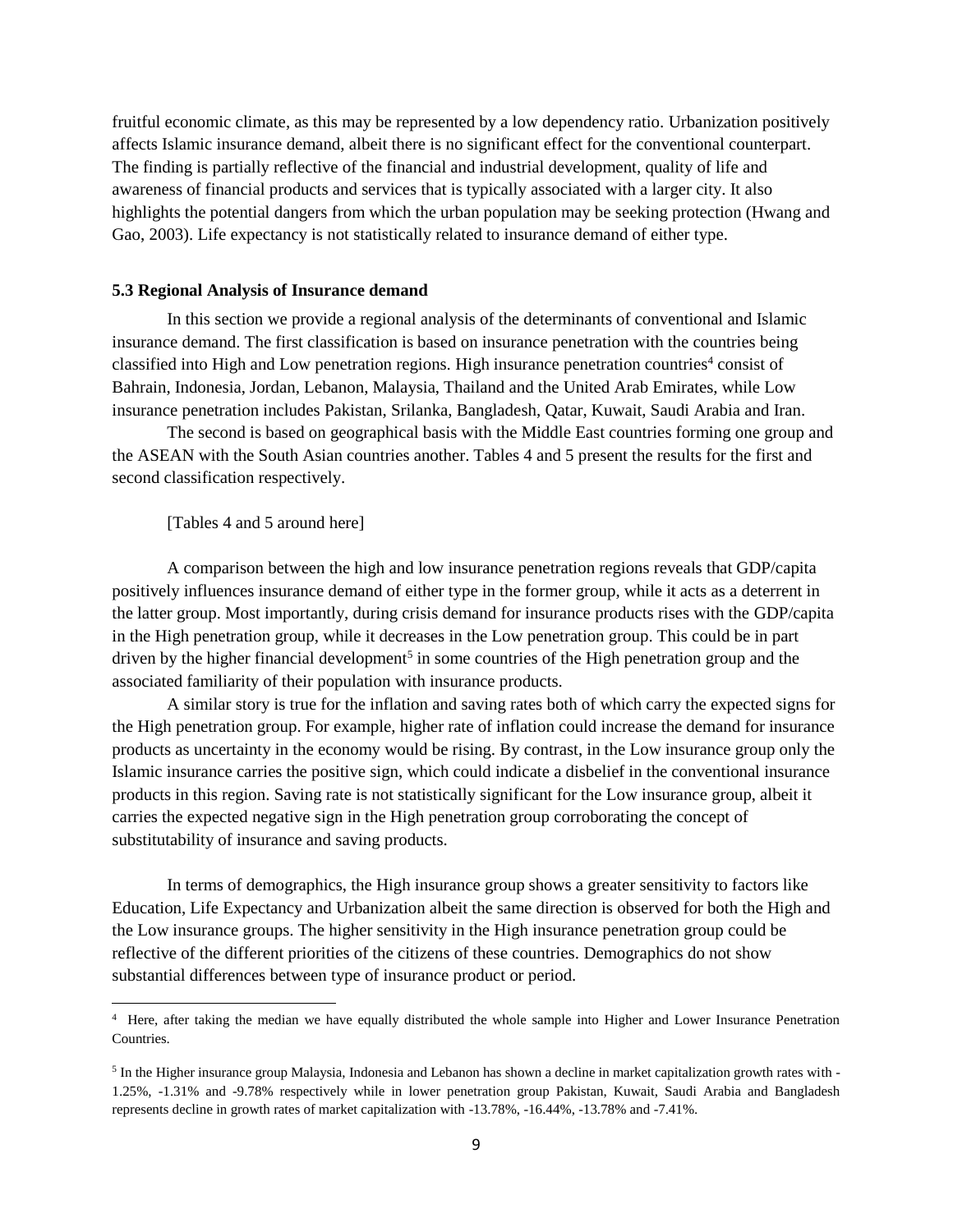A comparison between the ASEAN<sup>6</sup> and the Middle East region shows that larger GDP/capita positively (negatively) affects Islamic insurance demand in the Middle East (ASEAN). The opposite is observed with conventional insurance which seems to be positively affected by GDP/capita in the ASEAN and negatively in the Middle East. A plausible argument about this apparent difference may have to do with the acceptance of Islamic/conventional finance in these two parts of the world. In particular, the Middle East region is known for advocating a stricter model of Islamic finance relatively to the countries of ASEAN (with Malaysia as a proponent). As such, in the Middle East and as the average income increases people may swift to Islamic insurance over conventional insurance products, a finding which is in line with the rationale provided in El-Gamal (2011) about customers willing to pay higher prices to have "peace of mind". By contrast, in the more liberal ASEAN, conventional and Islamic finance (and consequently the insurance products) are closer substitutes, often offered by the same bank holding company. For example, CIMB, one of Malaysia's largest banks offers conventional and Islamic financial products under one roof.

Inflation and saving rate carry the expected sign in both regions, with inflation being a higher concern to insurance users of the Middle East, as evidenced by the higher coefficient (in absolute values) across most specifications.

Among the demographic variables, higher education appears to influence positively Islamic insurance demand in the Middle East but not the ASEAN, with possible reasons related to the different models of Islamic finance practiced in the two regions as mentioned previously. Life expectancy is more of a concern in the countries of ASEAN as the highly statistically significant coefficients suggest. In particular, higher life expectancy is expected to increase insurance demand of either type. However, this effect is not verified in the Middle East. The dependency ratio and the urbanization variables affect insurance demand negatively and positively respectively and do not show any remarkable difference between the two regions.

### **6. Conclusion**

The global financial crisis has brought to surface several malpractices in the banking and insurance sectors. Islamic finance that highlights risk sharing and the shunning of interest rates and complex financial instruments has emerged as a viable alternative. In this paper we compare the Islamic insurance industry (Takaful) to the conventional insurance across 14 countries where both products may be found over the 2005 – 2014 period. Our methodology relies on panel regressions across different classifications. Specifically, we split the sample into high/low insurance regions and ASEAN/Middle East to allow for varying cross-country heterogeneities. Our key control variables capture economic and demographic criteria.

Our findings show that Islamic and conventional insurance demand are negatively impacted by GDP/capita during periods of crisis. However, the Islamic industry is more resilient. A significant negative link between conventional insurance and saving rate shows that conventional saving products work as substitutes to conventional insurance. However, this is not verified in the case of Islamic insurance, where demand is found to be unrelated to the level of the saving rate. This is an expected

<sup>6</sup>South Asian countries are merged with ASEAN region as their share to total Takaful contributions is about 3% (EY, 201 5).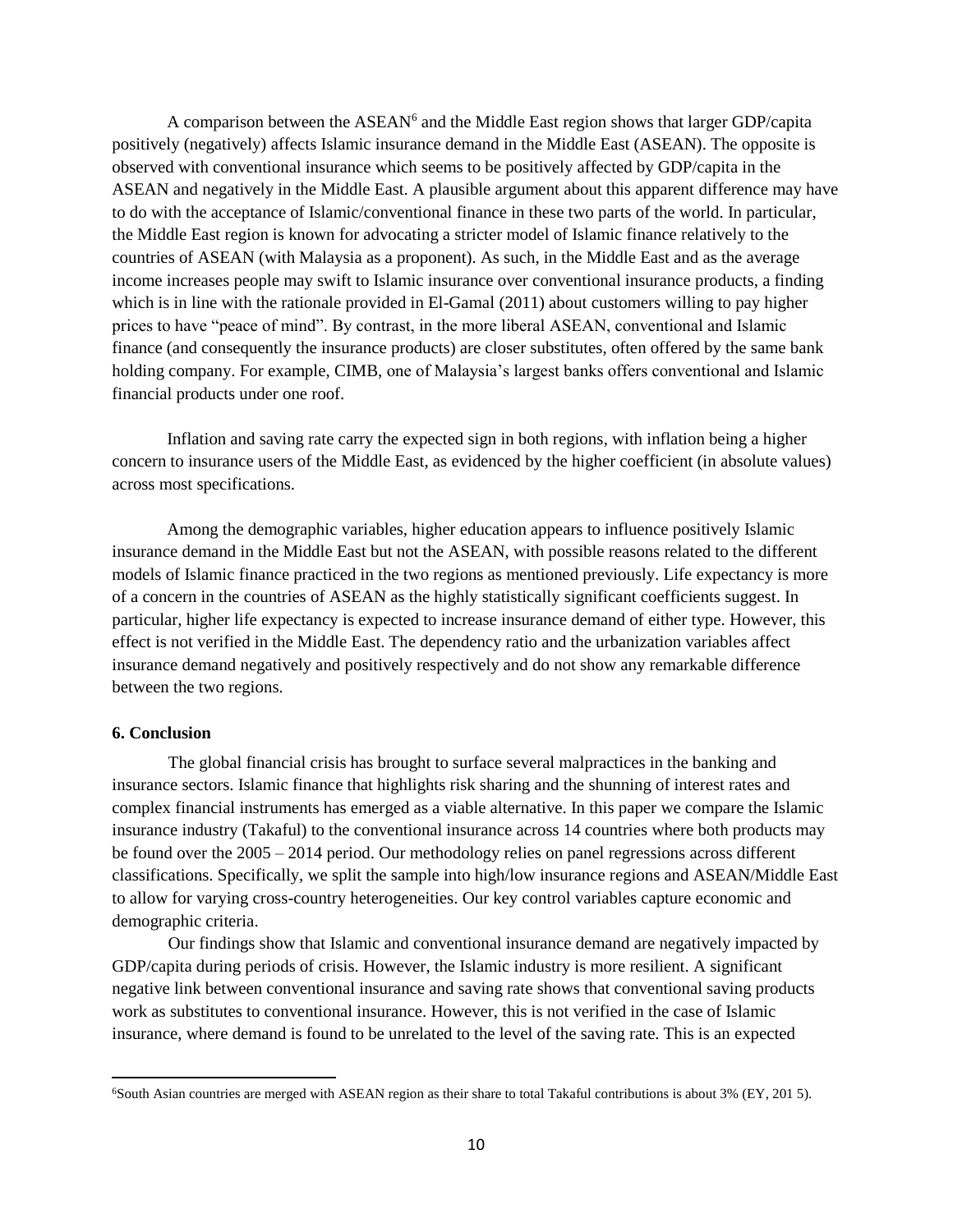finding given the shunning of interest rate and the use of profit share ratios and equity financing in Islamic finance. In terms of demographics, we find Education to have a strong positive effect on Islamic insurance demand only. Islamic insurance demand, in line with the rising popularity of Islamic finance, seems to have been boosted following the financial crisis, particularly in the high insurance region. Our results also show that higher average income is positively (negatively) related to Islamic insurance demand in the Middle East (ASEAN). We believe this is attributed to the different schools of thought that influence the two regions, with Islamic finance being more liberal in the ASEAN region and therefore being regarded as substitute to conventional insurance. By contrast, in the Middle East, Islamic insurance is regarded as markedly different to conventional insurance often willingly purchased at a premium. We believe that our results are useful to policy makers, regulators and insurance providers.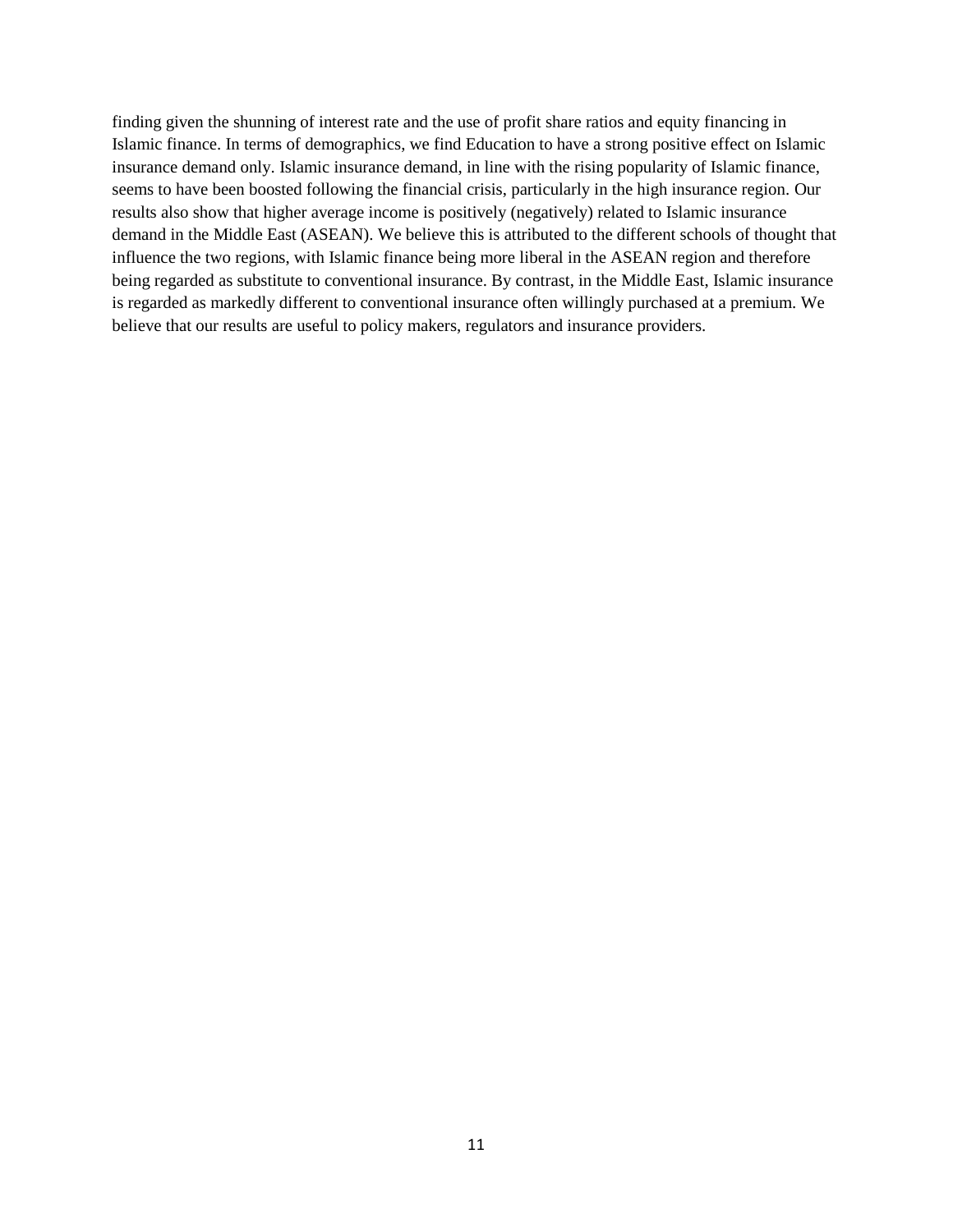#### **References**

Abdou, H., Ali, K. & Lister, R. (2014). A comparative study of Takafuland conventional insurance: empirical evidence from the Malaysian market. Insurance Markets and Companies: Analyses and Actuarial Computations, 4 (1), pp.23-35

Abedifar, P., Molyneux, P., & Tarazi, A. (2013). Risks in Islamic banking. Review of Finance, 17, pp.1– 62

Akhter, W., (2009). Potential of *Takダful* in Pakistan: Operational and transformational paradigm. PhD Thesis. Department of management sciences National University of Modern Languages, Islamabad

[Akhter,](http://www.emeraldinsight.com/author/Akhter%2C+Waheed) W., [& Hussain,](http://www.emeraldinsight.com/author/Hussain%2C+Tajammal) T., (2012). Tak $\bar{a}$ ful standards and customer perceptions affecting tak $\bar{a}$ ful practices in Pakistan: a survey. International Journal of Islamic and Middle Eastern Finance and Management,  $5(3)$ , pp.229 – 240

Anderson, D. R., & Nevin, J. R., (1975). Determinants of young marrieds' life insurance purchasing behavior: An empirical investigation. Journal of Risk and Insurance, pp.375-387

Ashby, S. (2011)., Risk Management and the Global Banking Crisis: Lessons for Insurance Solvency Regulation. The Geneva Papers on Risk and Insurance, 36, pp.330 – 347

Ayub, M., (2003)., *An introduction to Takダful –* an alternative to insurance. Islamic Banking Department, State Bank of Pakistan, Karachi

Ayub, M., (2007). Understanding Islamic Finance, John Wiley and Sons, UK.

Auerbach, A. J., & Kotlikoff, L. J., (1991). How rational is the purchase of life insurance?, National Bureau of Economic Research, USA

Babbel, D. F., (1985). The price elasticity of demand for whole life insurance. The Journal of Finance, 40(1), pp.225-239.

Baele, L., Moazzam, F., Ongena, S., (2014). Of religion and redemption: Evidence from default on Islamic loans. Journal of Banking and Finance, 44(7), pp.141–159

Baltagi, H.B., (2003). Econometric Analysis of Panel Data. New York: John Wiley & Sons Ltd.

Baluch, F., Mutengab, S., & Parsons, C., (2011). Insurance, Systemic Risk and the Financial Crisis. The Geneva Papers on Risk and Insurance, 36, pp.126 – 163.

Beck, T., Demirgüç-Kunt, A., & Levine, R., (2006). Bank concentration, competition, and crises: first results. Journal of Banking and Finance, 30, pp.1581–1603

Beck, T., & Webb, I., (2003). Economic, demographic, and institutional determinants of life insurance consumption across countries. The World Bank Economic Review, 17(1), pp.51-88.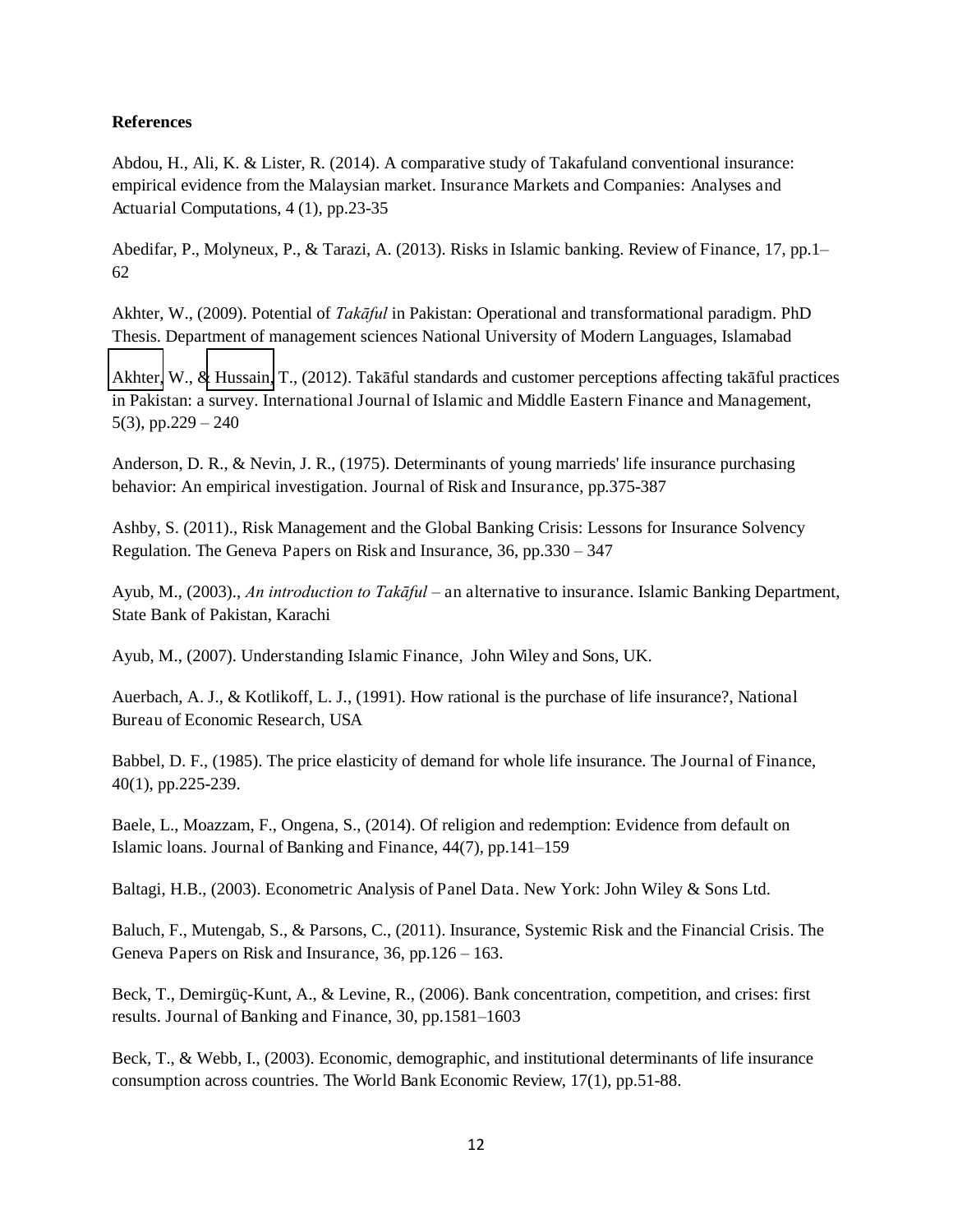Beenstock, M., Dickinson, G., & Khajuria, S. (1986). The determination of life premiums: An international cross-section analysis 1970–1981. Insurance: Mathematics and Economics, 5(4), pp.261- 270

Beenstock, M., Dickinson, G., & Khajuria, S. (1988). The relationship between property-liability insurance premiums and income: an international analysis. Journal of Risk and Insurance, pp.259-272

Berry-Stölzle, T.R., Nini, G.P., Wende, S., (2014). External financing in the life insurance industry:Evidence from the financial crisis. The Journal of Risk and Insurance, 81(3), pp.529–562

Billah, M. M., (2003). Islamic Insurance (Takāful). Ilmiah Publishers, Kuala Lumpur, Malaysia

Browne, M. J., & Kim, K., (1993). An international analysis of life insurance demand. Journal of Risk and Insurance, pp.616-634

Browne, M. J., Chung, J., & Frees, E. W., (2000). International property-liability insurance consumption. Journal of Risk and Insurance, pp.73-90

Burnett, J. J., & Palmer, B. A., (1984). Examining life insurance ownership through demographic and psychographic characteristics. Journal of Risk and Insurance, pp.453-467

Chang, D. H., (1995). Economic analysis of the development of universal life insurance in the 1980s. Journal of the American Society of CLU and ChFC, 49, pp.82-87

Chen, H., Cummins, J.D., Viswanathan, K.S., & Weiss, M.A. (2013). Systemic Risk and the Interconnectedness between Banks and Insurers: An Econometric Analysis. The Journal of Risk and Insurance, 81(3), pp.623–652

CRO Forum (2009). Insurance Risk Management Response to the Financial Crisis. Chief Risk Officers Forum, The Netherlands[.www.croforum.org](http://www.croforum.org/)

Čihák, M., & Hesse, H., (2010). Islamic banks and financial stability: An empirical analysis. Journal of Financial Services Research, 38, pp.95-113

Ćurak, M., & Kljaković-Gašpić.M., (2011). Economic and Social Determinants of Life Insurance Consumption–Evidence from Central and Eastern Europe. *izlazi u samo elektroničkom izdanju: NE*

Dragos, C., & Farcas-Dragos, S. (2013). The Role of Institutional Factors Over the National Insurance Demand: Theoretical Approach and Econometric Estimations. Transylvanian Review of Administrative Sciences E, 39, pp.32-45

El-Gamal, M., (2011). An Economic Explication of the Prohibition of Gharar in Classical Islamic Jurisprudence. Islamic Economic Studies, 8(2), pp. 2958

El Nahass, M., Izzeldin, M., & Abdelsalam, O., (2014). Loan loss provisions, bank valuations and discretion: a comparative study between conventional and Islamic banks. Journal of Economic Behavior and Organization, 103(Supplement), S160-S173. 10.1016/j.jebo.2013.08.018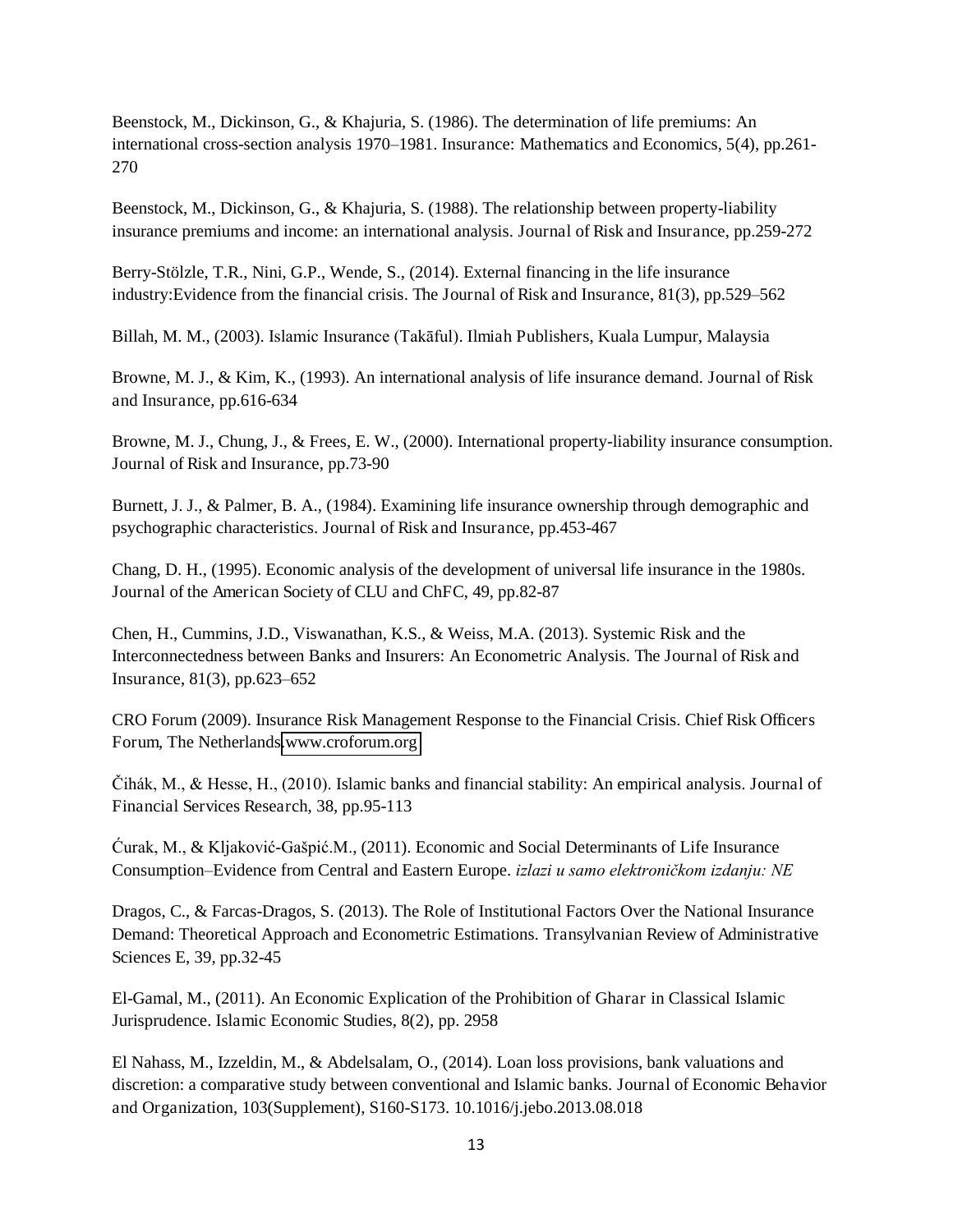El-Tahir, H., (2014). The way forward for Takaful Spotlight on growth, investment and regulation in key markets. Deloitte & Touche (M.E.), UK

Eling, M., & Schmeiser, H., (2010). Insurance and the Credit Crisis: Impact and Ten Consequences for Risk Management and Supervision. The Geneva Papers on Risk and Insurance, 35, pp.9 – 34

EY (2015). Global Takaful insight Report 2014: Market Updates Ernst and Young

Feyen, E., Lester, R., & Rocha, R., (2011). What drives the development of the insurance sector? An empirical analysis based on a panel of developed and developing countries

Firtescu, B., (2014). Influence Factors on European Life Insurance Market during Crises", Procedia Economics and Finance, 16, pp.348 – 355

Fortune, P., (1973). A theory of optimal life insurance: Development and tests. The Journal of Finance, 28(3), pp.587-600

Gandolfi, A. S., & Miners, L., (1996). Gender-based differences in life insurance ownership. Journal of Risk and Insurance, pp.683-693

Gustina, & Abdullah, N. I., (2012). Analysis of Demand for Family Takāful and Life Insurance: A Comparative Study in Malaysia. Journal of Islamic Economics, Banking and Finance, 8(4)

Harrington, S. E., (2009). The Financial Crisis, Systemic Risk, and the Future of Insurance Regulation. The Journal of Risk and Insurance, 76(4), pp.785-819

Hausman, J. A., (1978). Specification tests in econometrics. Econometrica, 46, pp.1251–1271

Hawariyuni, W., & Salleh, M.C.M., (2012). Modeling the Demand for Family and General Takaful in Malaysia (A Comparative Study): ARDL Approach to Co-integration. Tazkia Islamic Finance and Business Review, Volume 7(1), pp.29-47

Hussels, S., Ward, D., & Zurbruegg, R., (2005). Stimulating the demand for insurance. Risk Management and Insurance Review, 8(2), pp.257-278

Hwang, T., & Gao, S., (2003). The determinants of the demand for life insurance in an emerging economy–the case of China. Managerial Finance, 29(5/6), pp.82-96

Hwang, T., & Greenford, B., (2005). A Cross-Section Analysis of the Determinants of Life Insurance Consumption in Mainland China, Hong Kong, and Taiwan. Risk Management and Insurance Review, 8(1), pp.103-125

Im, K.S., Pesaran, M. H., & Shin, Y., (2003). Testing for Unit Roots in Heterogeneous Panels. Journal of Econometrics, 115, pp. 53-74.

Johnes, J., Izzeldin, M., & Pappas, V., (2014). A comparison of performance of Islamic and conventional banks 2004-2009. Journal of Economic Behavior and Organization, 103, S93-S107.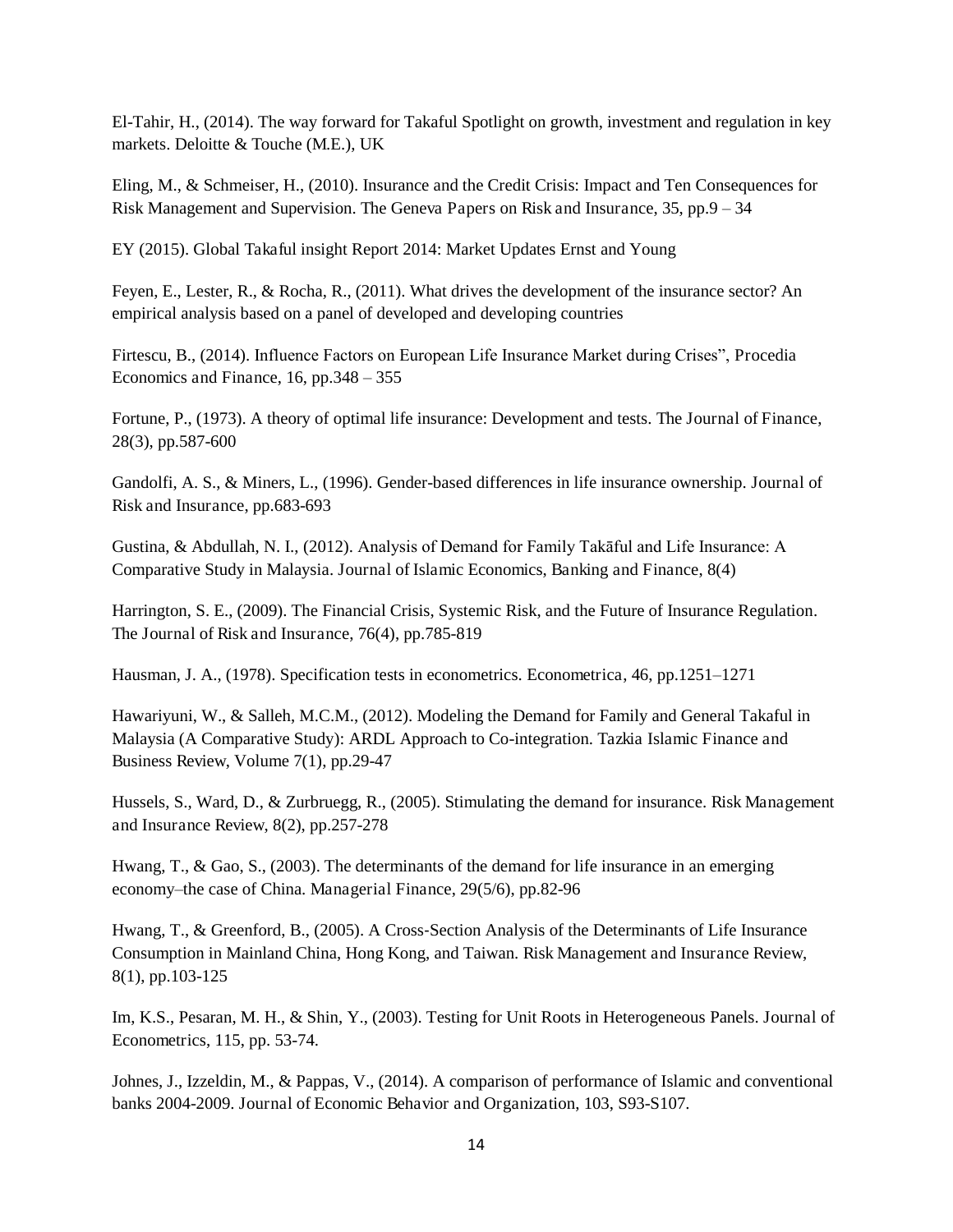Lehmann, A. P., & Hofmann, D. M. (2010). Lessons Learned from the Financial Crisis for RiskManagement: Contrasting Developments in Insurance and Banking. The Geneva Papers on Risk and Insurance,  $35$ , pp. $63 - 78$ 

Lenten, L. J., & Rulli, D. N., (2006). A time-series analysis of the demand for life insurance companies in Australia: an unobserved components approach. Australian Journal of Management, 31(1), pp.41-66

Levin, A., Lin, C., & James, C. C., (2002). Unit Root Test in Panel Data: Asymptotic and Finite Sample Properties. Journal of Econometrics, 108, pp.1-24

Li, D., Moshirian, F., Nguyen, P., & Wee, T., (2007). The demand for life insurance in OECD countries. Journal of Risk and Insurance, 74(3), pp.637-652.

Maddala, G. S., & Wu, S., (1999). A Comparative Study of Unit Root Tests with Panel Data and A New Simple Test. Oxford Bulletin of Economics and Statistics, 61, pp.631-52

Nesterova, D. (2008). Determinants of the demand for life insurance: Evidence from selected CIS and CEE countries. *National University "Kyiv*-*Mohyla Academy" Master's Program in Economics*

Outreville, J. F. (1996). Life insurance markets in developing countries. Journal of Risk and Insurance, 263-278

Pappas, V., Ongena, S., Izzeldin, M., & Fuertes A-M., (2016). A survival analysis of Islamic and conventional banks'. Journal of Financial Services Research, pp.1-36.

Pesaran, M. H., (2004). General diagnostic tests for cross section dependence in panels. Cambridge Working Papers in Economics No. 0435, Faculty of Economics, University of Cambridge

Rahman, Z. A., (2009). Takaful: Potential Demand and Growth. Journal of KAU: Islamic Econmics, 22(1), pp.55-72

Redzuan, H., Rahman, Z. A., & Aidid, S., (2009). Economic determinants of family *Takāful* consumption: Evidence from Malaysia. International Review of Business Research Papers, 5(5), pp.193- 211

Redzuan, H., (2011). Analysis of the Demand for Life Insurance and Family Takaful: The ARDL Modeling. PhD Thesis, Universiti Teknologi Mara, Malaysia

Saeed, M., & Izzeldin, M., (2014). Examining the relationship between default risk and efficiency in Islamic and conventional banks. Journal fof Economic Behavior and Organization

Savvides, S., (2006). Inquiry into the Macroeconomic and Household Motives to Demand Life Insurance: Review and Empirical Evidence from Cyprus. Journal of BusinessandSociety

Schich, S., (2009). Insurance Companies and the FinancialCrisis. OECD Journal: Financial Market Trends, 2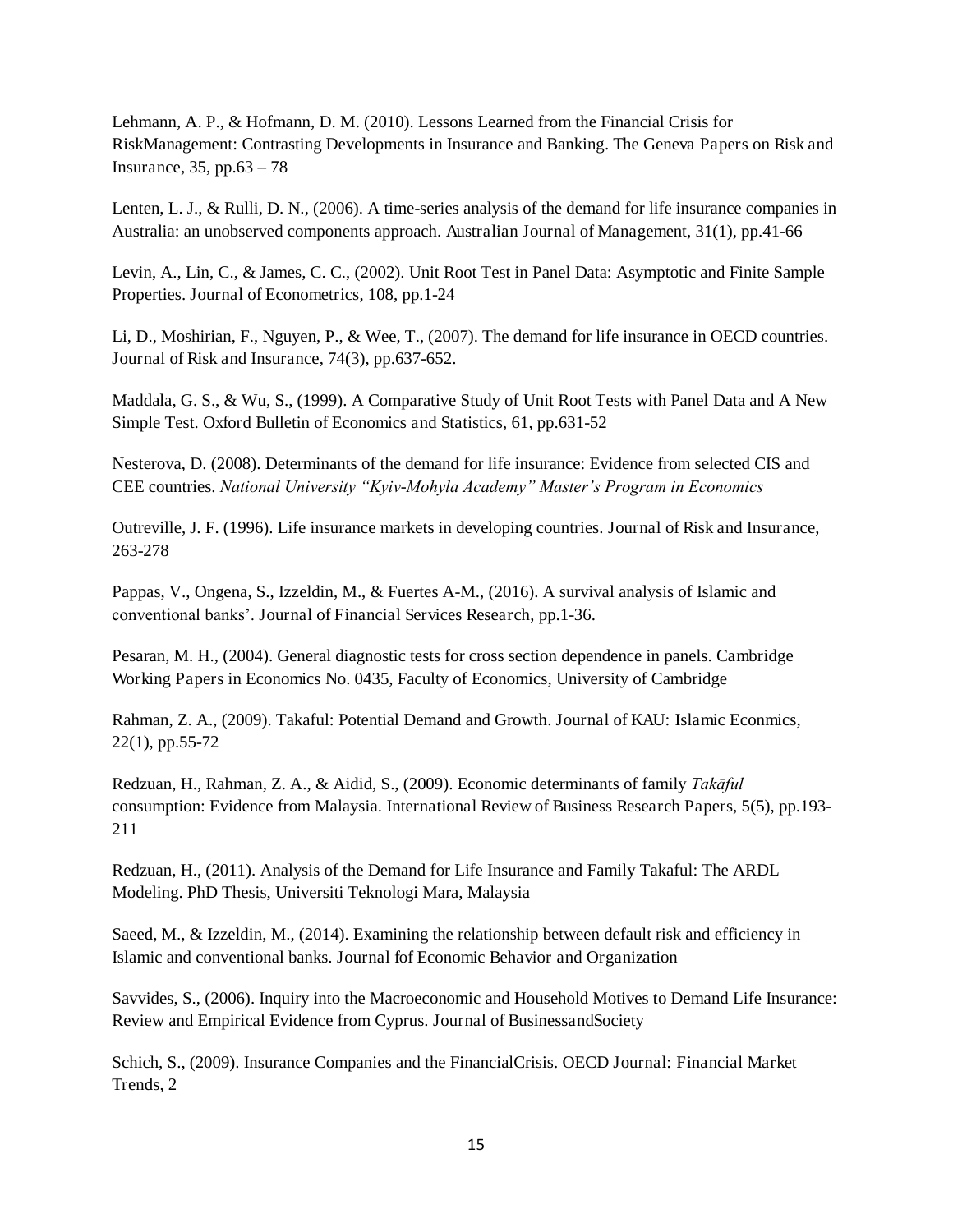Sen, S., (2008). An analysis of life insurance demand determinants for selected Asian Economies and India: Madras School of Economics

Sherif, M., & Shaairi, N. A., (2013). Determinants of demand on family *Takダful* in Malaysia. Journal of Islamic Accounting and Business Research, 4(1), pp.26-50

Sigma (2013). World insurance in 2012: progressing on long and winding road to recovery. Swiss Reinsurance Company, Economic Research and Consulting, Switzerland

Sigma (2015). Stronger advanced markets performance boosts insurance industry growth in 2014. Swiss Reinsurance Company, Economic Research and Consulting, Switzerland

Trinh, T., Sgro, P., & Nguyen, X., (2015). Global financial crisis, economic freedom, and the demand for non-life insurance: An empirical investigation. Working Paper, Department of Economics, Faculty of Business and Law, Deakin University, Australia

Truett, D. B., & Truett, L. J., (1990). The demand for life insurance in Mexico and the United States: A comparative study. Journal of Risk and Insurance, pp.321-328

Ward, D., & Zurbruegg, R. (2000). Does insurance promote economic growth? Evidence from OECD countries. Journal of Risk and Insurance, pp.489-506

Yaari, M. E., (1965). Uncertain lifetime, life insurance, and the theory of the consumer. The Review of Economic Studies, 137-150

Yŏn, H.-C., (1996). Future Reform Strategies of Health Insurance Program in Korea (Vol. 96): Korea Institute for Health and Social Affairs.

Zawya, (2016). Islamic insurance grows by 20 per cent in GCC, Times of Oman, 07 September 2016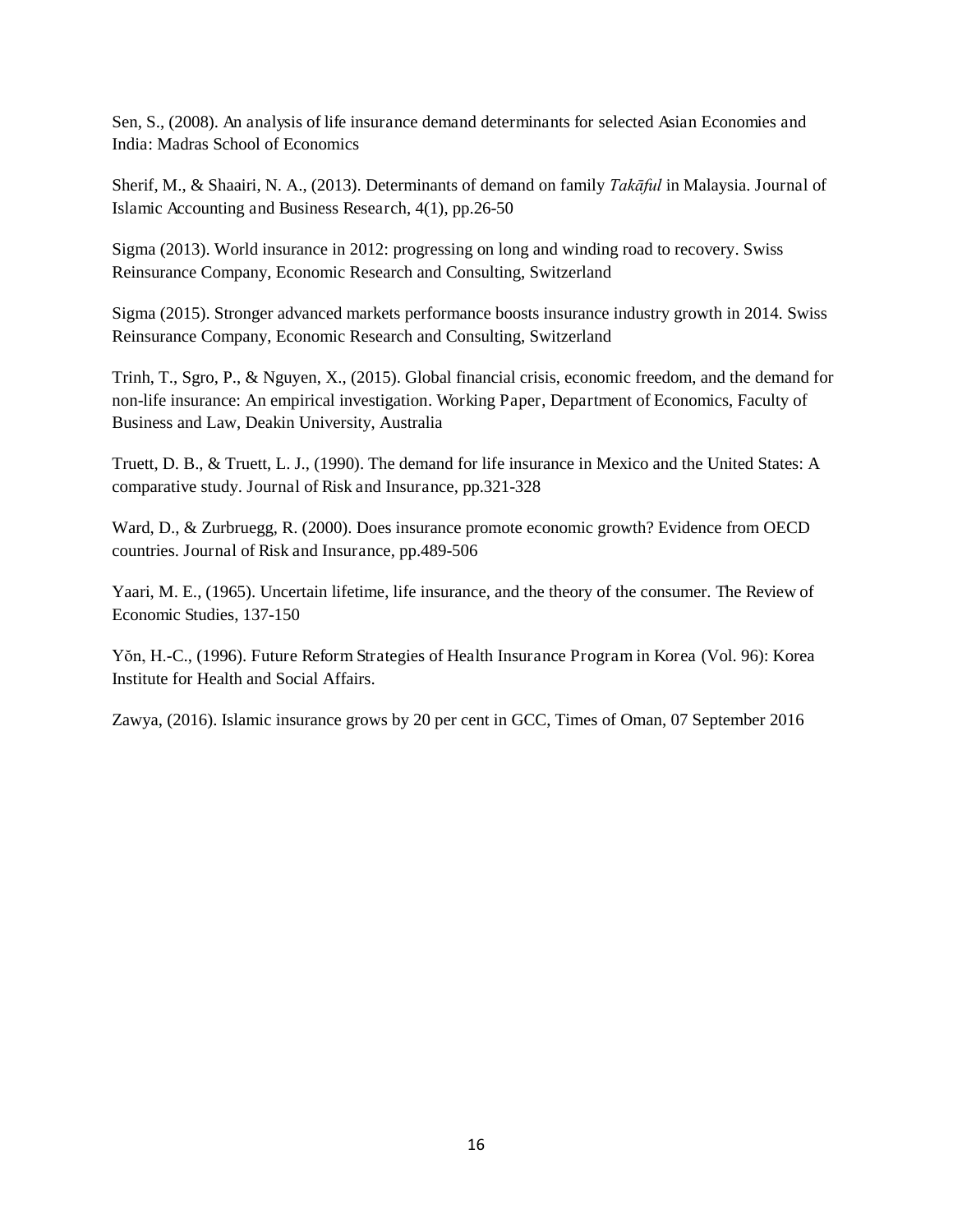| <b>Study</b>                           | <b>Time Period</b> | <b>Method</b>                    | <b>Countries</b>          | <b>Key Research Findings</b>                                                                                                                                                                                                    |
|----------------------------------------|--------------------|----------------------------------|---------------------------|---------------------------------------------------------------------------------------------------------------------------------------------------------------------------------------------------------------------------------|
| Conventional Insurance                 |                    |                                  |                           |                                                                                                                                                                                                                                 |
| Fortune $(1973)$                       | 1964-1971          | Emp.Std.                         | <b>US</b>                 | High sensitivity between the optimal amount of life<br>insurance, wealth and the real interest rate.                                                                                                                            |
| Beenstock, Dickinson & Khajuria (1986) | 1970-1981          | Emp.Std.<br>(Panel)              | 10 Countries              | Average age, life expectancy, dependency ratio, income and<br>interest rate (positive impact) social security coverage<br>(negative impact).                                                                                    |
| Truett & Truett (1990)                 | 1964-1984          | Emp.Std.                         | Mexico and US             | Age, level of education and income significant impact                                                                                                                                                                           |
| Brown & Kim (1993)                     | 1980, 1987         | Emp.Std.<br>(Cross<br>sectional) | 45 Countries              | Income and social security expenditures positively while<br>inflation have negative impact                                                                                                                                      |
| Beck & Webb (2003)                     | 1961-2000          | Emp.Std.<br>(Panel)              | 68 Countries              | Per capita income. Banking sector development, private<br>saving rate, real interest rate and old dependency (positive<br>Impact) schooling, inflation, young dependency and<br>anticipated inflation (negative Impact).        |
| Outreville (1996)                      | 1986               | Emp.Std.<br>(Cross<br>sectional) | 45 Developing             | Price of insurance, personal disposable income and level of<br>financial development significant impact                                                                                                                         |
| Ward & Zurbruegg (2002)                | 1987-1998          | Emp.Std.<br>(Panel)              | 37 Asian &<br><b>OECD</b> | Improved civil rights, political stability, Income level,<br>inflation rate, insurance price charged as premiums and<br>provisions for social welfare significantly improve the<br>insurance demand                             |
| Hwang & Gao (2003)                     | 1986-1996          | Emp.Std.<br>(Time<br>Series)     | China                     | Positive impact of Income, Education, Urbanization.<br>Inflation impact positive but insignificant.                                                                                                                             |
| Li, Moshirian, Nguyen & Wee (2007)     | 1993-2000          | Emp.Std.<br>(Panel)              | 30 OECD                   | Income elasticity, number of dependents, level of education,<br>financial development and Competition (positive impact)<br>life expectancy, social security expenditure, inflation and<br>real interest rate (negative impact). |

#### **Table 1: Studies on Insurance**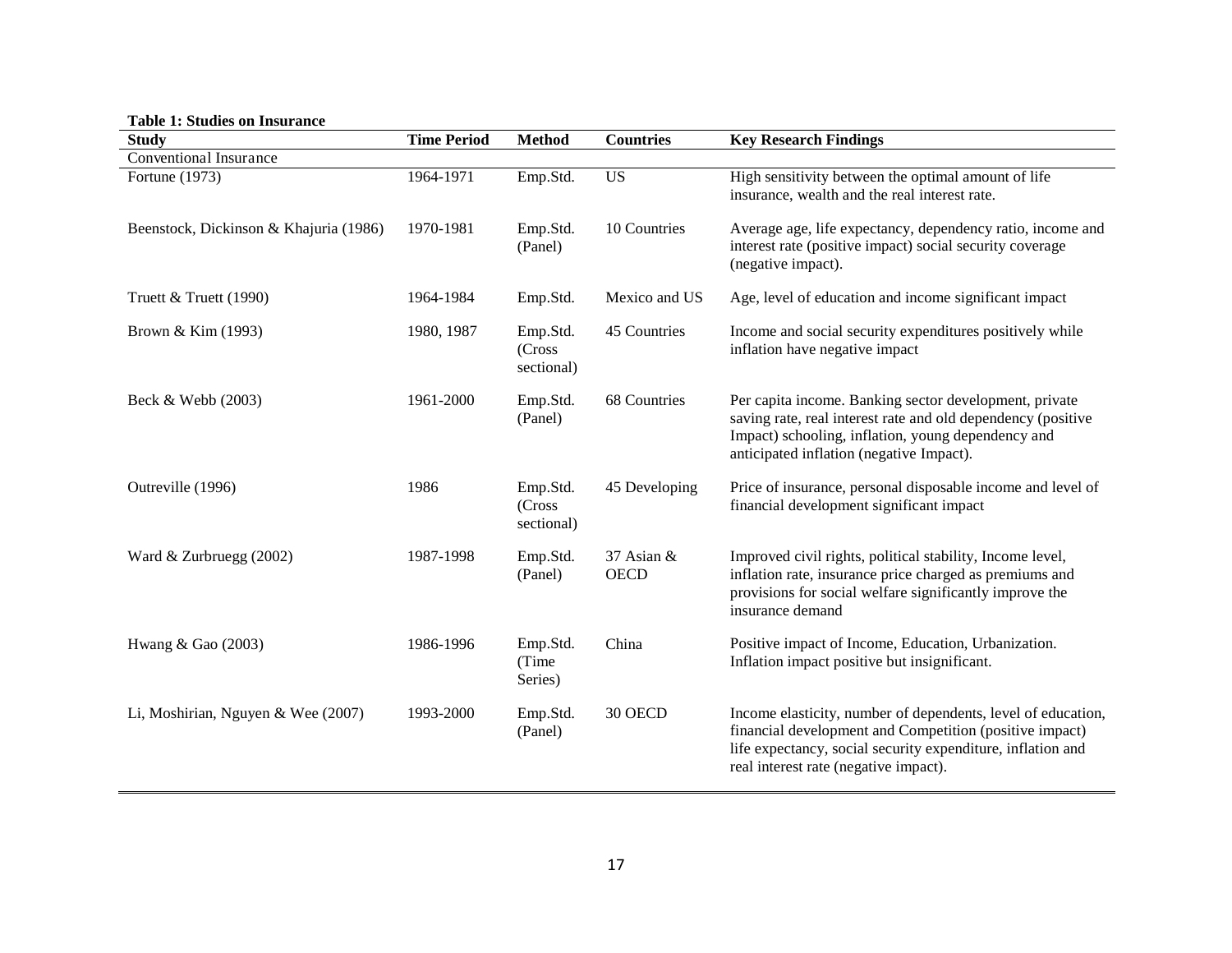| Nesterova (2008)                      | 1996-2006            | Emp.Std.                      | 14 European                                            | Higher life expectancy at birth, income level, old                                                                                                                                                   |
|---------------------------------------|----------------------|-------------------------------|--------------------------------------------------------|------------------------------------------------------------------------------------------------------------------------------------------------------------------------------------------------------|
|                                       |                      | (Panel)                       | Countries                                              | dependency ratio (positive impact) financial development<br>indicator, inflation and real interest rate (negative impact)                                                                            |
| Çelik & Kayali (2009)                 | 2000-2006<br>Average | Emp.Std.                      | 31 European<br>Countries                               | Population and income on demand for life insurance is<br>positive, education level and inflation negative impact                                                                                     |
| Feyen, Lester and Rocha (2011)        | 2000-2008            | Emp.Std.<br>(Panel)           | 90 Developed &<br>Developing<br>Countries              | Income, population, population density, Age dependency,<br>private ownership, Strong legal framework (positive<br>impact) Inflation and Life expectancy (negative impact)                            |
| Kjosevski (2012)                      | 1998 - 2010          | Emp.Std.<br>(Panel)           | 14 Central &<br>South-Eastern<br>European<br>Countries | GDP per capita, inflation, health expenditure, level of<br>education and rule of law significant impact                                                                                              |
| Sen & Madheswaran (2013)              | 1994-2008            | Emp.Std.<br>(Panel)           | 12 Asian<br>Countries                                  | Income, Financial Depth, Inflation, real Interest rate and<br>youth dependency ratio are significant determinants for life<br>insurance demand                                                       |
| Dragos (2014)                         | 2001-2011            | Emp.Std.<br>(Panel)           | 17 Asian &<br>European<br>Countries                    | Income non-significant for non-life in Asia, Urbanization<br>and education significant impact on life and non-life<br>insurance                                                                      |
| Islamic Insurance (Takaful)           |                      |                               |                                                        |                                                                                                                                                                                                      |
| Redzuan, Rahman and Aidid (2009)      | 1985-2007            | Emp.Std.<br>(Time)<br>Series) | Malaysia                                               | Income per capita, long-term interest rate and composite<br>stock index significant impact                                                                                                           |
| Gustina and Abdullah (2012)           | 1990-2009            | Emp.Std.<br>(Time)<br>Series) | Malaysia                                               | GDP per capita, education, saving and religion are<br>significant to family takaful while GDP per capita, saving<br>and religion significant to life insurance                                       |
| Yazid, Arifin, Hussin and Daud (2012) |                      | Theor.Std.                    | Malaysia                                               | Income, interest rate, financial development, life<br>expectancy, dependency ratio, education and urbanization<br>(positive impact expectations) inflation, saving (negative<br>impact expectations) |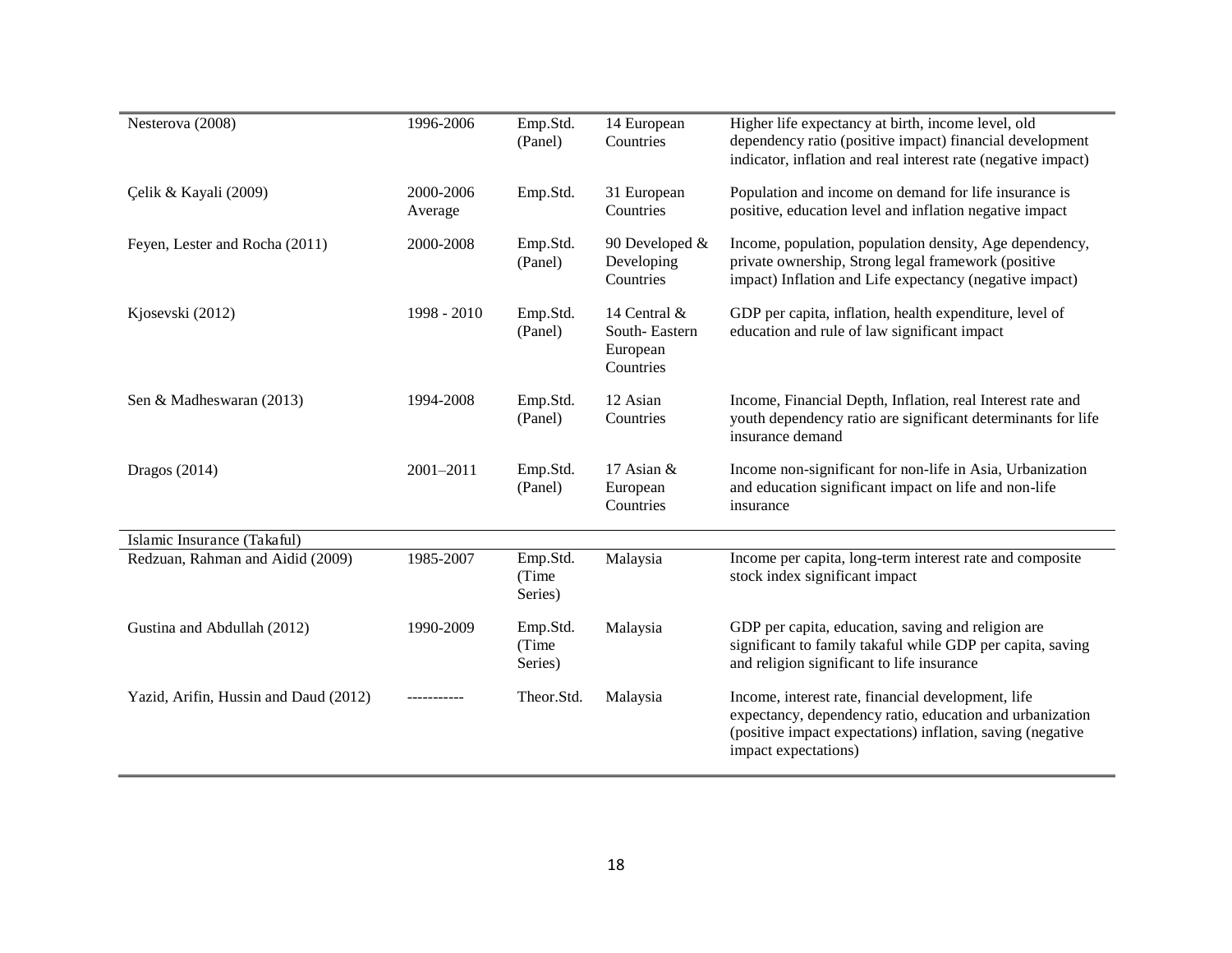| Sherif and Shaairi (2013)             | 1986-2010 | Emp.Std.<br>(Time)<br>Series)          | Malaysia                 | Income, Islamic banking development, education,<br>dependency ratio and Muslim population factors (positive<br>impact) inflation, real interest rate, financial development<br>and life expectancy (negative impact)                                        |
|---------------------------------------|-----------|----------------------------------------|--------------------------|-------------------------------------------------------------------------------------------------------------------------------------------------------------------------------------------------------------------------------------------------------------|
| Redzuan (2014)                        | 1970-2008 | Emp.Std.<br>(Time)<br>Series)          | Malaysia                 | Income, education level, and Employees Provident Fund<br>(EPF) are among significant predictors of the life insurance<br>and family Takaful consumption                                                                                                     |
| Global Financial Crisis and Insurance |           |                                        |                          |                                                                                                                                                                                                                                                             |
| Schich (2009)                         | 2007-2009 | Theor.Std.                             | <b>OECD</b> Countries    | Financial crisis has increasingly visible impact on the<br>insurance industry, primarily through their investment<br>portfolios, as the crisis spread and financial market<br>valuations and the outlook for real activity deteriorated<br>significantly.   |
| Ashby (2011)                          |           | Theor.Std.<br>(Experts)<br>Interviews) | UK                       | Insurance regulatory reforms required regarding Capital<br>requirements, quantitative risk assessments, improved<br>disclosure rules and emphasize on risk management<br>guidance and supervisory rules.                                                    |
| Baluch, Mutenga & Parsons (2011)      | 2004-2009 | Theor.Std.                             | S&P Indexed<br>Firms     | Due to GFC banks and insurers have diversified from their<br>traditional set of core activities and have become<br>participants in each other's markets (e.g. insurers in the<br>equity, fund and bond market and banks in insurance-linked<br>securities). |
| Firtescu (2014)                       | 2002-2011 | Emp.Std.<br>(Panel)                    | 29 European<br>Countries | For the period before crisis, continuous increase in the share<br>of insurance industry revenue from premiums earned. Level<br>of employment, GDP per capita and access to internet has<br>significant positive influence.                                  |
| Trinh et al. (2015)                   | 2000-2011 | Emp.Std.<br>(Panel)                    | 67 Countries             | Economic freedom, income, bank development, culture, and<br>law system are the key drivers for non-life insurance                                                                                                                                           |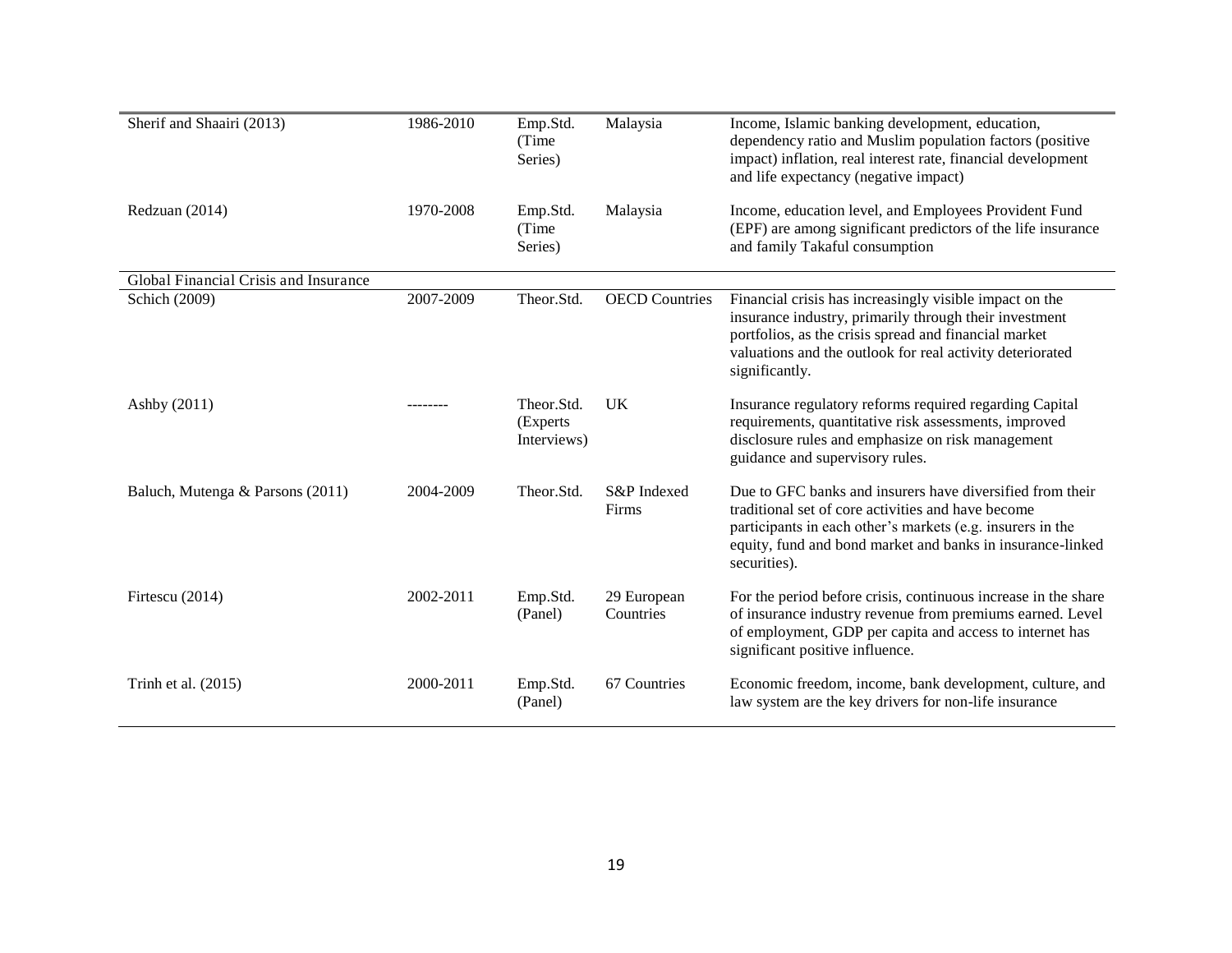### **Table 2: Descriptive Statistics**

|                        | <b>Crisis</b> |           | <b>Post-Crisis</b> |           |                           |
|------------------------|---------------|-----------|--------------------|-----------|---------------------------|
| <b>Variables</b>       | <b>Mean</b>   | <b>SD</b> | <b>Mean</b>        | <b>SD</b> | Paired sample t-statistic |
| Conventional Insurance | 1.708         | 1.202     | 1.943              | 1.359     | $2.408**$                 |
| Islamic Insurance      | 0.197         | 0.360     | 0.316              | 0.399     | 3.398***                  |
| Economic               |               |           |                    |           |                           |
| GDP/capita             | 3.770         | 0.660     | 3.930              | 0.596     | $2.297**$                 |
| Inflation              | 2.121         | 0.069     | 2.168              | 0.098     | 5.886***                  |
| <b>Saving Rate</b>     | 2.482         | 0.594     | 2.535              | 0.446     | 0.806                     |
| Demographic            |               |           |                    |           |                           |
| Education              | 8.620         | 2.300     | 8.411              | 2.615     | $-0.750$                  |
| Dependency ratio       | 47.929        | 14.028    | 43.214             | 14.241    | $-5.73***$                |
| Life expectancy        | 73.096        | 3.420     | 74.349             | 3.458     | $7.875***$                |
| Urbanization           | 64.990        | 27.430    | 66.564             | 27.214    | $5.074***$                |

Notes: This table shows key descriptive statistics for conventional and Islamic insurance demand as well as key economic and demographic variables used in the analysis. SD denotes Standard Deviation. Crisis and post-crisis periods are (2005-08) and (2009-2014) respectively.<sup>\*\*</sup>,\*\*\*\* denote statistical significance at the 5, 1% level.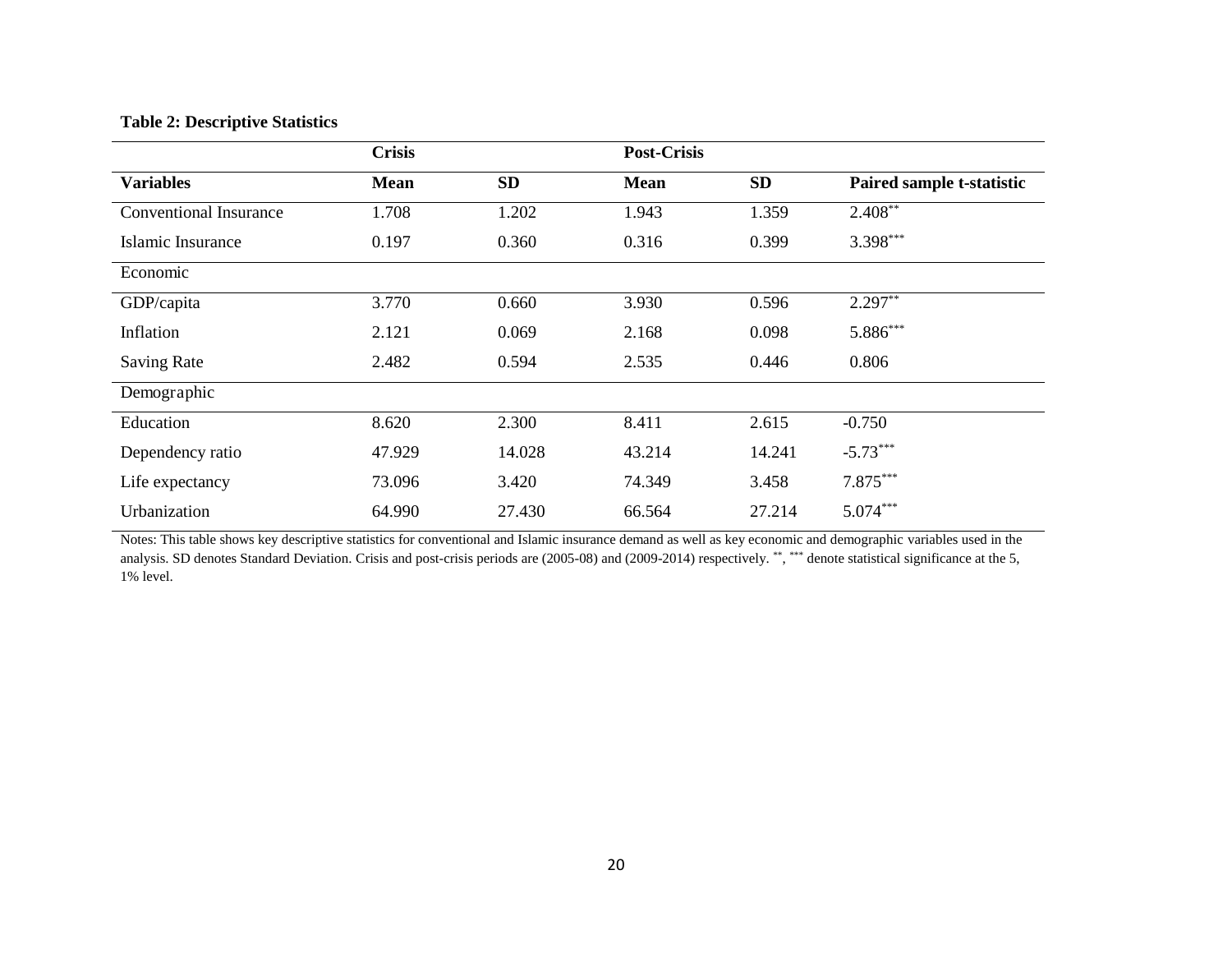|                    | <b>Conventional</b> |                    | <b>Islamic</b> |                    |
|--------------------|---------------------|--------------------|----------------|--------------------|
| <b>Variables</b>   | <b>Crisis</b>       | <b>Post-Crisis</b> | <b>Crisis</b>  | <b>Post-Crisis</b> |
| Economic           |                     |                    |                |                    |
| GDP/capita         | $-0.591***$         | $-0.314$           | $-0.392***$    | $-0.151$           |
|                    | (0.196)             | (0.152)            | (0.163)        | (0.063)            |
| Inflation          | 0.825               | $0.681**$          | 0.258          | $0.903***$         |
|                    | (0.850)             | (0.323)            | (0.360)        | (0.241)            |
| <b>Saving Rate</b> | $-0.322*$           | $-0.847***$        | $-0.080$       | $-0.023$           |
|                    | (0.163)             | (0.218)            | (0.115)        | (0.071)            |
| Demographic        |                     |                    |                |                    |
| Education          | 0.008               | $0.028*$           | $0.092***$     | $0.017**$          |
|                    | (0.055)             | (0.021)            | (0.025)        | (0.008)            |
| Dependency ratio   | $-0.005$            | $-0.033$           | $-0.029***$    | $-0.013**$         |
|                    | (0.014)             | (0.022)            | (0.006)        | (0.006)            |
| Life expectancy    | 0.292               | 0.104              | 0.048          | 0.193              |
|                    | (0.090)             | (0.779)            | (0.036)        | (0.018)            |
| Urbanization       | 0.009               | 0.036              | $0.009*$       | $0.010**$          |
|                    | (0.016)             | (0.061)            | (0.004)        | (0.005)            |
| Constant           | $-15.429**$         | $-1.082**$         | 4.883**        | $-3.675***$        |
| adjusted $R^2$     | 0.2798              | 0.3325             | 0.5239         | 0.3644             |
| $\boldsymbol{N}$   | 56                  | 84                 | 56             | 84                 |

**Table 3:Insurance demand regression results**

Notes: This table shows estimated coefficients and standard errors in brackets for conventional and Islamic insurance demand. Estimation is done via panel random effects with cluster robust standard errors. Crisis and post-periods are (2005-2008) and (2009-2014) respectively. \*,\*\*,\*\*\*\*\* denote statistical significance at the 10, 5, 1% level.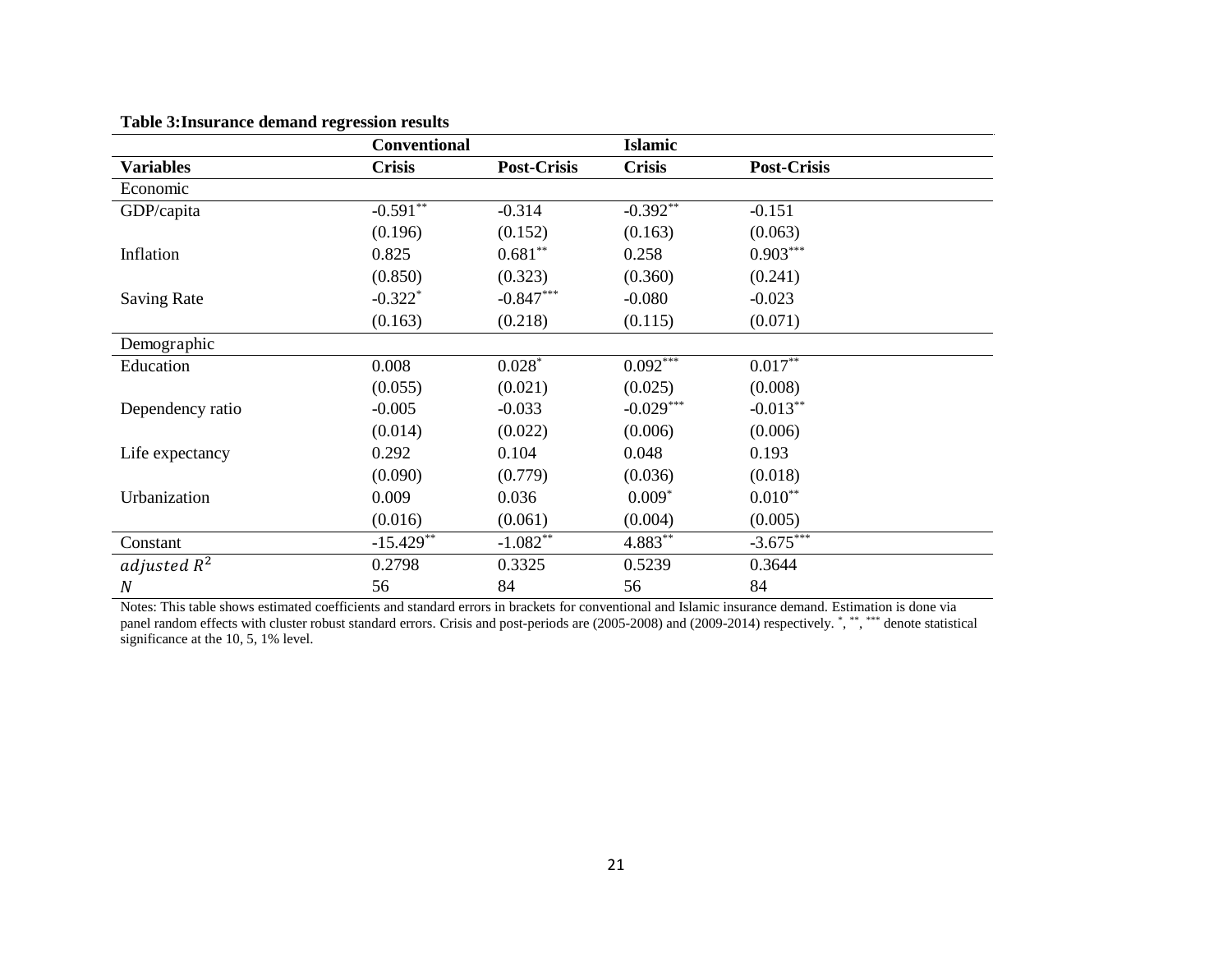|                                | Conventional  |             | <b>Islamic</b> |                         |
|--------------------------------|---------------|-------------|----------------|-------------------------|
| <b>Variables</b>               | <b>Crisis</b> | Post-Crisis | <b>Crisis</b>  | Post-Crisis             |
| Panel A: High Insurance Region |               |             |                |                         |
| Economic                       |               |             |                |                         |
| GDP/capita                     | $0.703***$    | $0.894***$  | 0.347          | $0.871***$              |
|                                | (0.264)       | (0.401)     | (0.190)        | (0.188)                 |
| Inflation                      | $-0.014$      | $0.902**$   | 0.571          | $0.311***$              |
|                                | (0.016)       | (0.369)     | (0.664)        | (0.103)                 |
| <b>Saving Rate</b>             | $-0.507*$     | $-0.926***$ | $-0.290*$      | $-0.640***$             |
|                                | (0.353)       | (0.284)     | (0.151)        | (0.156)                 |
| Demographic                    |               |             |                |                         |
| Education                      | $-0.592$      | $0.562**$   | $0.249***$     | $0.011*$                |
|                                | (0.499)       | (0.245)     | (0.058)        | (0.022)                 |
| Dependency ratio               | $-0.273**$    | $-0.057$    | $-0.049***$    | $-0.007*$               |
|                                | (0.122)       | (0.047)     | (0.009)        | (0.004)                 |
| Life expectancy                | $0.390***$    | 0.060       | $0.331**$      | 0.022                   |
|                                | (0.078)       | (0.113)     | (0.143)        | (0.043)                 |
| Urbanization                   | $0.094**$     | $0.264***$  | $0.132**$      | $0.040***$              |
|                                | (0.022)       | (0.111)     | (0.053)        | (0.005)                 |
| Constant                       | $-49.05***$   | $-5.360***$ | $-5.970***$    | $-2.790**$              |
| $R^2$ (Within)                 | 0.7687        | 0.6095      | 0.8091         | 0.9076                  |
| ${\bf N}$                      | 28            | 42          | 28             | 42                      |
| Panel B: Low Insurance Region  |               |             |                |                         |
| Economic                       |               |             |                |                         |
| GDP/capita                     | 0.461         | $-0.957***$ | $-0.434**$     | $-0.1\overline{15}$ *** |
|                                | (0.389)       | (0.166)     | (0.188)        | (0.037)                 |
| Inflation                      | $-0.834**$    | $-0.691*$   | $0.424*$       | $0.088*$                |
|                                | (0.418)       | (0.405)     | (0.229)        | (0.052)                 |
| <b>Saving Rate</b>             | $-0.164$      | $-0.133$    | $-0.019$       | $-0.022$                |
|                                | (0.156)       | (0.222)     | (0.062)        | (0.012)                 |
| Demographic                    |               |             |                |                         |

# **Table 4. Insurance demand regression results**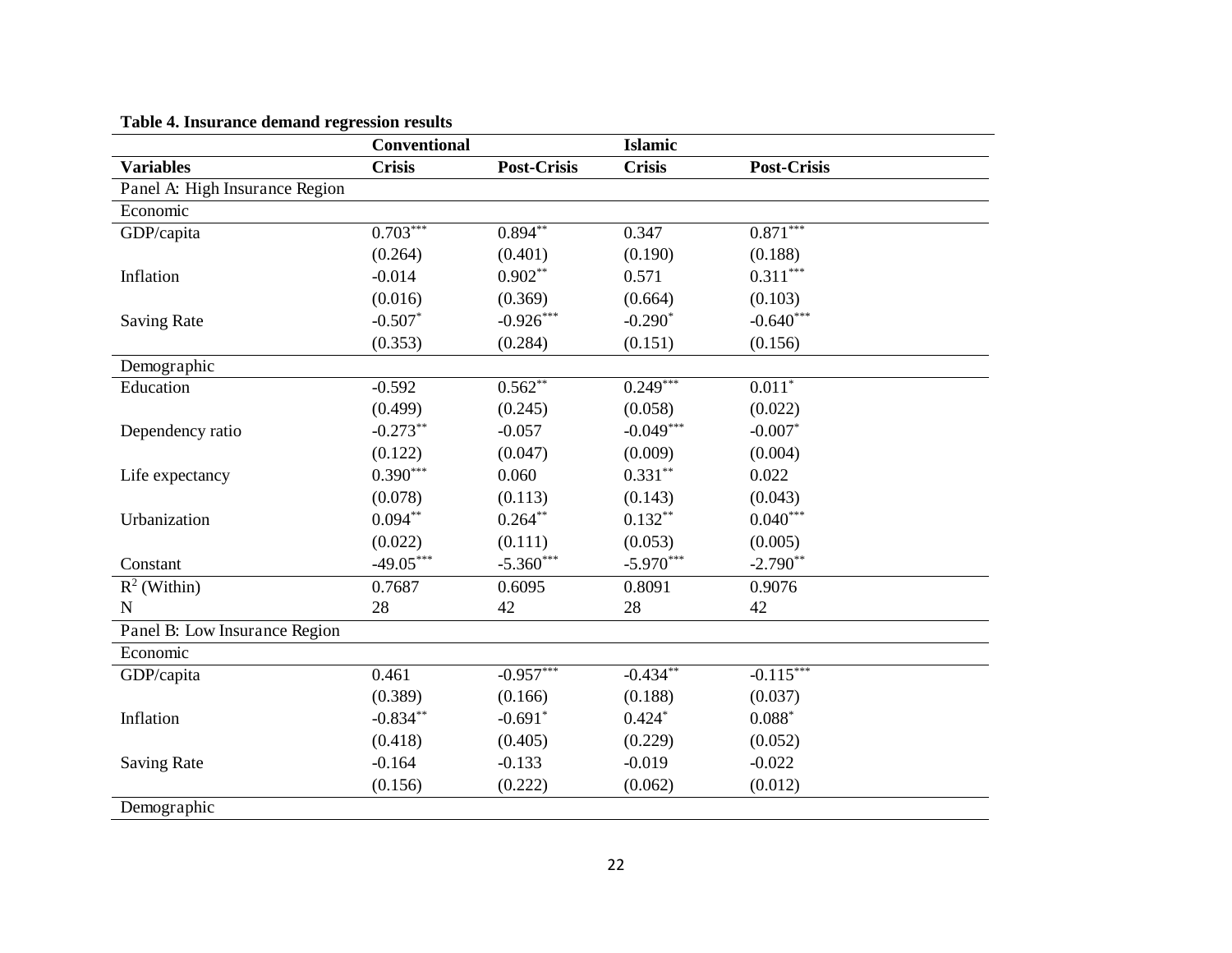| Education        | $0.045***$  | $0.020*$    | $-0.018$ | $0.008*$    |
|------------------|-------------|-------------|----------|-------------|
|                  | (0.023)     | (0.013)     | (0.015)  | (0.010)     |
| Dependency ratio | $-0.046***$ | $-0.009***$ | $-0.003$ | $-0.003**$  |
|                  | (0.015)     | (0.002)     | (0.009)  | (0.001)     |
| Life expectancy  | 0.253       | 0.113       | 0.014    | 0.004       |
|                  | (0.349)     | (0.028)     | (0.037)  | (0.005)     |
| Urbanization     | 0.605       | $0.009***$  | $0.038*$ | $0.020***$  |
|                  | (0.344)     | (0.002)     | (0.020)  | (0.004)     |
| Constant         | $-21.17***$ | $-8.44***$  | $-1.791$ | $-0.804***$ |
| adjusted $R^2$   | 0.2517      | 0.6804      | 0.5068   | 0.6708      |
| $\boldsymbol{N}$ | 28          | 42          | 28       | 42          |

Notes: This table shows estimated coefficients and standard errors in brackets for conventional and Islamic insurance demand. Standard errors are represented in (.) Estimation is done via panel random effects with cluster robust standard errors. Crisis and post-periods are (2005-2008) and (2009- 2014) respectively. \*, \*\*\*, \*\*\* denote statistical significance at the 10, 5, 1% level.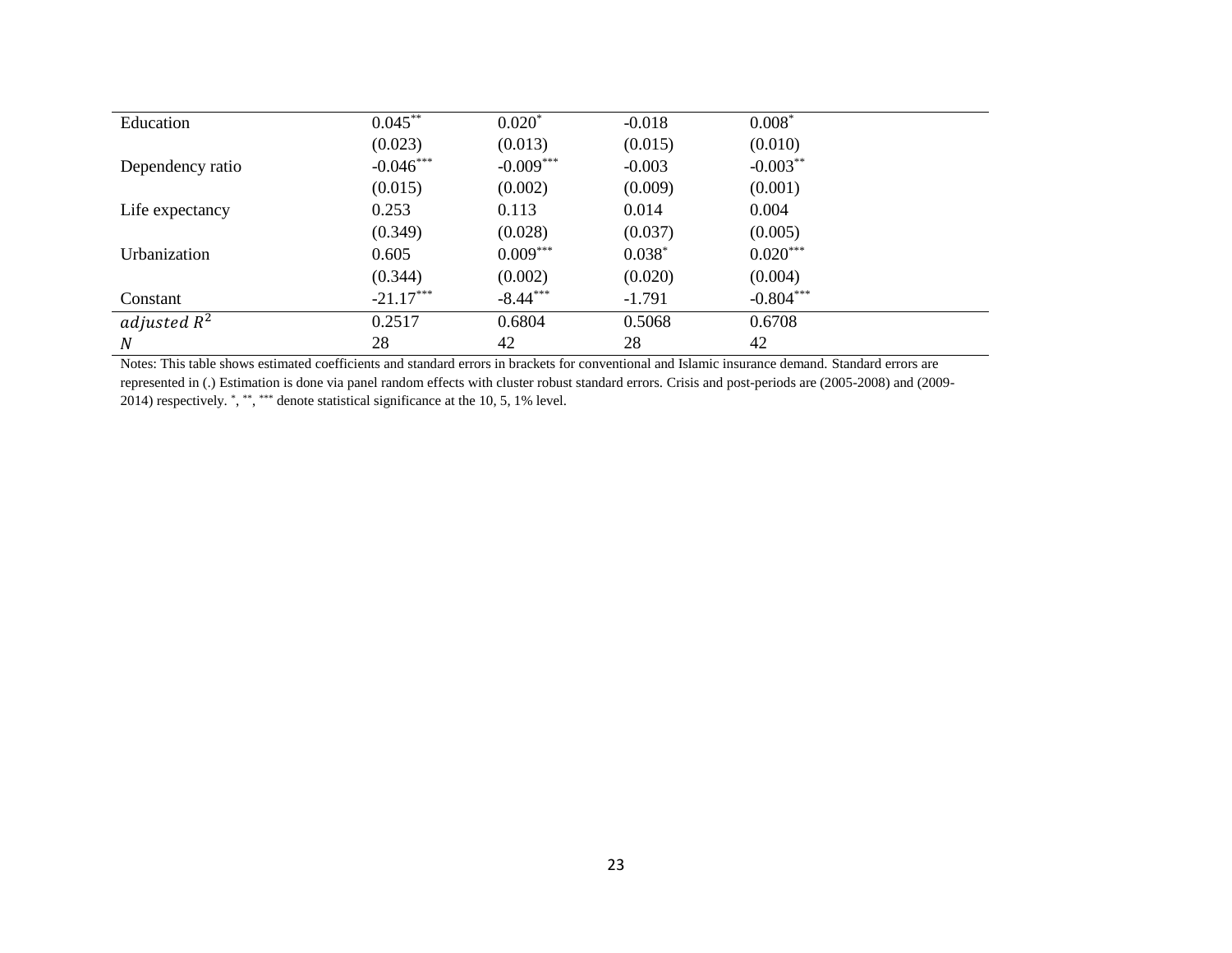|                      | <b>Conventional</b> |                       | <b>Islamic</b> |             |
|----------------------|---------------------|-----------------------|----------------|-------------|
| <b>Variables</b>     | <b>Crisis</b>       | Post-Crisis           | <b>Crisis</b>  | Post-Crisis |
| Panel A: ASEAN       |                     |                       |                |             |
| Economic             |                     |                       |                |             |
| GDP/capita           | $0.118*$            | $0.762***$            | $-0.299***$    | $-0.133***$ |
|                      | (0.083)             | (0.169)               | (0.056)        | (0.059)     |
| Inflation            | $-0.144$            | $-0.777*$             | $0.463***$     | $0.073***$  |
|                      | (0.216)             | (0.513)               | (0.213)        | (0.280)     |
| <b>Saving Rate</b>   | $-0.093$            | $-0.823$              | $-0.028$       | $-0.172***$ |
|                      | (0.759)             | (0.574)               | (0.072)        | (0.089)     |
| Demographic          |                     |                       |                |             |
| Education            | $-0.346$            | $-0.273***$           | $-0.035*$      | $-0.032*$   |
|                      | (0.117)             | (0.069)               | (0.011)        | (0.010)     |
| Dependency ratio     | 0.029               | $-0.029$ <sup>*</sup> | $-0.013***$    | $-0.034***$ |
|                      | (0.027)             | (0.0039)              | (0.003)        | (0.006)     |
| Life expectancy      | $0.535***$          | $0.282***$            | $0.094***$     | $0.153***$  |
|                      | (0.125)             | (0.103)               | (0.013)        | (0.016)     |
| Urbanization         | $0.028***$          | 0.014                 | $0.007***$     | $0.011***$  |
|                      | (0.010)             | (0.011)               | (0.001)        | (0.002)     |
| Constant             | $-34.69***$         | $-14.99***$           | $-7.240***$    | $-11.44***$ |
| $R^2$ (Overall)      | 0.9720              | 0.9541                | 0.9638         | 0.9399      |
| $\mathbf N$          | 24                  | 36                    | 24             | 36          |
| Panel B: MIDDLE EAST |                     |                       |                |             |
| Economic             |                     |                       |                |             |
| GDP/capita           | $-0.450***$         | $-0.574***$           | $0.058*$       | $0.750***$  |
|                      | (0.089)             | (0.030)               | (0.038)        | (0.134)     |
| Inflation            | $-0.523*$           | $-0.187***$           | $0.621*$       | $0.681***$  |
|                      | (0.318)             | (0.019)               | (0.696)        | (0.367)     |
| <b>Saving Rate</b>   | $-0.502***$         | $-0.164$              | $-0.012$       | $-0.552***$ |
|                      | (0.526)             | (0.278)               | (0.301)        | (0.122)     |
| Demographic          |                     |                       |                |             |

# **Table 5. Insurance demand regression results**